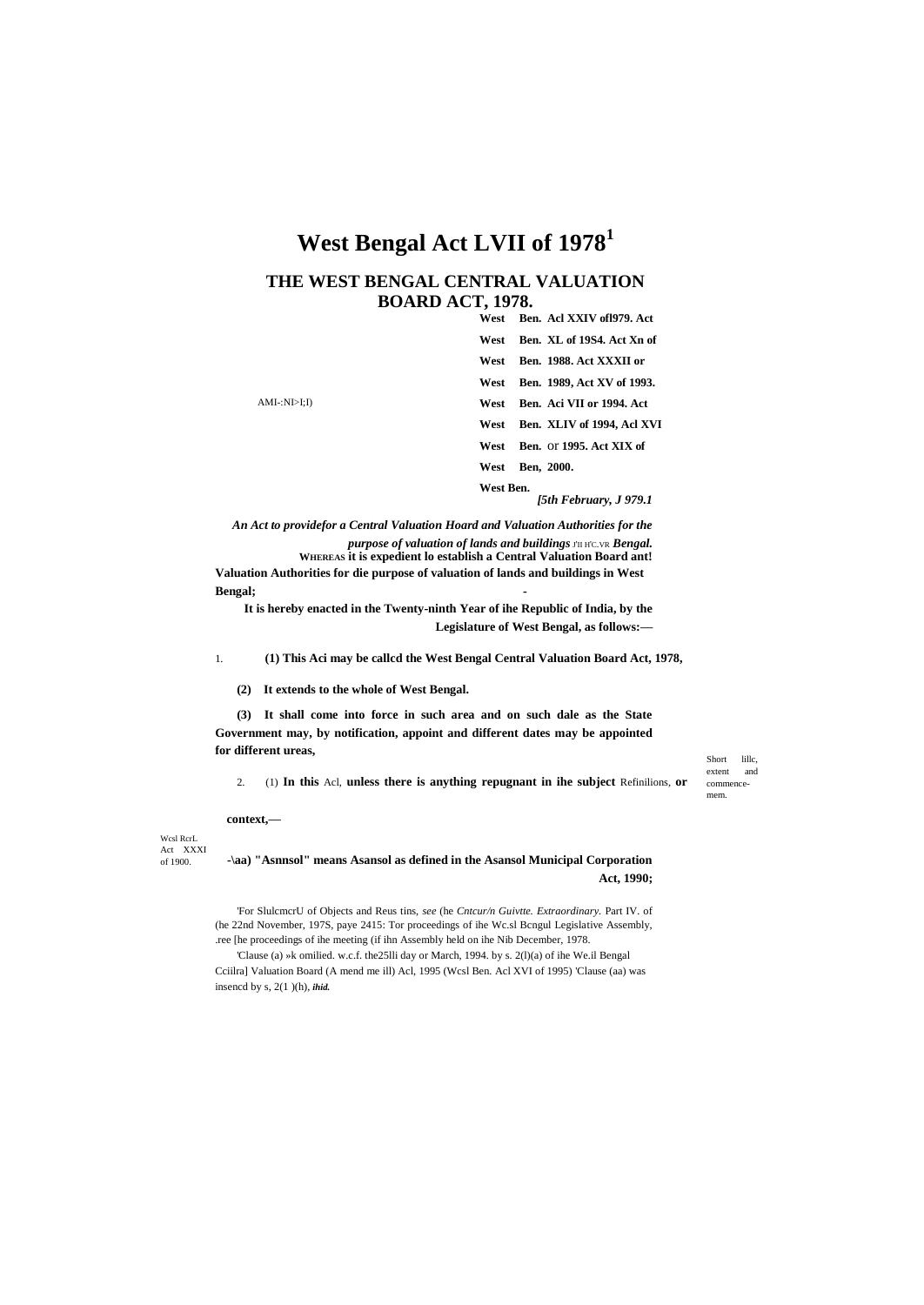**[West Ben. Act**

i9go',Xof

#### *(Section 2.)*

- **(b) "Board" means [he Central Valuation Board established under section 4; '(bb) "Board of Councillors" means (he Board of Councillors of a** 
	- **Municipality;**
- **: (c) "Calcutta" means Calcutta as defined in the Calcutta** WcsiBen.

**Municipal Corporation Act, 1980:** 

**3 (d) "Chandernagore" means Chandernugore as defined in the west** Ben.

**Chandernagore Municipal Corporation Act, 1990; onyyo^'**

**J (e) "Councillor" means a Councillor or a Corporation or Municipality;**

**s (cc) "consolidated rate" means the consolidated rale leviable under the Calcutta Municipal** 

- **Corporation Act, 1980; \*(f) "Corporation" means the Calcutta Municipal Corporation, the Howrah Municipal Corporation, the Siliguri Municipal Corporation, the Asansol Municipal Corporation, or ihc Chanclemagore Municipal Corporation;**
- **(g) "Fund" means ihe Central Valuation Board Fund referred to in section 20; .**
- **7 (Ii) "Howrah" means Howrah as defined in the Howrah Municipal Corporation Act, 1980;'**

**(i) "land or building" <sup>S</sup> [includes a** *bitstee***J;**

**'(ii) "municipal area" includes a notified area;**

**lu(j) "Municipality" means a Municipality as defined in the West Bengal Municipal Act, 1993, and includes a Notified Area Authority;**

'Clause (bb) was iit^rfcd by s. 2(1 )(c), of (he Wcsl Bengal Central Valuation Board (Amendment) Acl. 1955 (Wcsl Ben. Ad XVI or 1995),

This clause was substiiuied for [lie original clause (c) by s. 2{a)(i) ol the WCSL Bengal Ccnlml Valuation Board (Amendment) Acl, 1984 (Wcsl Ben. Act XL of 1984),

This clause was substituted for Ihe original clause (d) by s. 2( 1 )(d) of the Wcsl Bengal Central Valuation Board (Amendment) Acl. 1995 {Wcsl Ben. Acl XVI of 1995).

This clause was substituted Tor the original clausc (c) by s. 2(1 )(e). *ibid,*

'Clause (ce) was inserted by s. 2(a)(ii) of llic West Ucnga) Central Valuation Board (Amendment) Act, 1984 (Wcsl Ben. Acl XL of 1984). Thereafter, llic present clausc ivas substituted Tor the original clausc (cc) by s. 2(l)(f) of the Wcsl Bengal Central Valuation Board (Amendment) Acl, 1995 (West Ben. Acl XV $|_{0}r$  1995),

This clausc was subsliluled for clause (f) by s. 2(l)(g) of the Wcsl Bengal Central Valuation Board (Amendment) Acl, 1995 (Wcsl Ben. Acl XVI or 1995), Prior to this substitution clausc (F) was substituted for the original C1JU>£ by s. 2(a)(iii) of (lie West Bengal Central Valuation Board (Amendment) Acl, 19H4 (Wcsl Hen. Acl XL of 1984).

This clausc was substituted for ihe original clausc (h) by s.  $2\{\text{i})(i \text{ y})$ ,  $\text{iii/rf}$ . The words wilhin the square brackcls were subsliluled for (he words "includes a holding" by s. 2(a)(v), *ibid.*

'Clause (ii) was inserted by s. 2(l)(gg) of the Wcsl Bengal Ccnlnl Valuation Board (Amendment) Acl,

1995 (Wcsl Ben. Acl XVI of 1995). "This clausc was substituted for Ihe original clausc (j) by s. 2(l)(h), *ibid.* Prior <o this substitution the words "and also Garden Kcach area", in original clause, were omiued by s. 2(a)(vi) of ihc WCM Bengal Central Valuation Board (Amendment) Acl, 1984 (Wcsl N™, A(-I VI NF I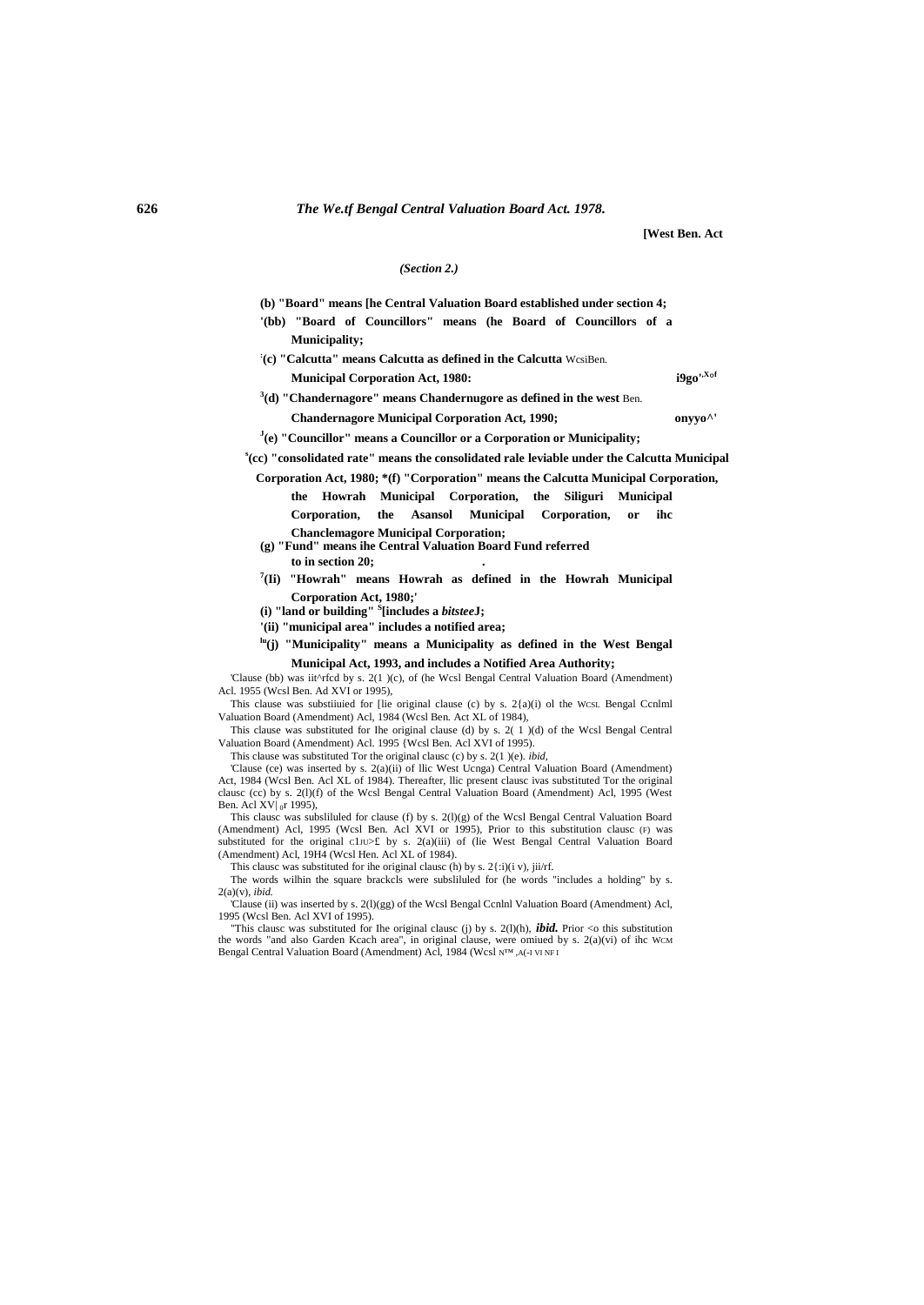# **LV11 of 1978.]** *The West Bengal Centra! Valuation Board Act, 1973.* **627** *(Section 2.)*

**(k) "notification" means a notification published in the** *Official Gazette;*

- **'(kk) "property tax" means the property tax oil the annual value of lands and buildings determined and leviable under ihe Howrah Municipal Corporation Act. 1980, the Siliguri Municipal Corporation Act, 1990, the Asansol Municipal Corporation Act, 1990, the Chandcrnagorc Municipal Corporation Act, 1990, or the West Bengal Municipal Act, 1993, as the case may be;**
- **(1) "prescribed" means prescribed by rules made under this Act;**
- **(m) "regulations" means regulations made under section 29;**
- **-(mm) "Siliguri" means Siliguri as defined in the Siliguri Municipal Corporation Act, 1990;**
	- **Xn) "valuer-surveyor" means the valuer-surveyor Grade I, or the valuer-surveyor Grade It, registered as such under section 8B,**

**J (2) Words and expressions used in this Act but not defined shall have the same meaning as in the Howrah Municipal Corporation Act, 1980 or the Calcutta Municipal Corporation Act. 1980 or the Siliguri Municipal Corporation Act, 1990 or the Asansol Municipal Corporation Act, 1990 or the Chanclcrnagore Municipal Corporation Act, 1990 or the West Bengal Municipal Act, 1993.**

Wosi Ben. ACL XXX of 1990.

Wcsl IJcn. Acl LV1I1 of 1980. Wcsl Ben. ACL L1X or 1980. Wesl Ben, Aci XXXI of 1990. Wcsl Ben. Aci XXX11 of 19SO. Wcsl Ben. Acl XXII or 1993.

'Clause (kk) was inserted by s. 2(1 )[i) of Lhc Wcsl Bengal Ceniral Valuation Board (Amendment) Acl, 1995 (Wcsl Ben. Acl XVL of 1995).

#### **•■Clause** (mm) was **inserted** by s. 2**(1 )(j),** *ibid.*

'Clause (n) was inserted by s. 2 of lhc Wcsl Bengal Central Valuation Board (A mend men I) Acl, 1993 (Wcsl Ben, Aci XV or 1993). Thereafter, ihe present clause: was substituted for the previous one by s, 2 uf Ihe WeM Bengal Central Vulunlion Botird (Sccond Am end men I j Aci. 1994 (Wesl Ben. Acl XLIV of 1994).

'in rally ill is sub-sec lion was subs! i luted far the original sub-scclion (2) by s. 2(b) of the Wcsl Bengal Central Valuation Board (Amendment) Acl, 1984 (Wcsl Ben. Acl XL of 19K4), Thereafter, the prcscnl sub-see lion was substituted for the previous one by s. 2(2) of llic Wesl Bengal Centra! Valuation Board (Amendment) Act. 1995 (Wesl Ben. Acl XVI of 1995).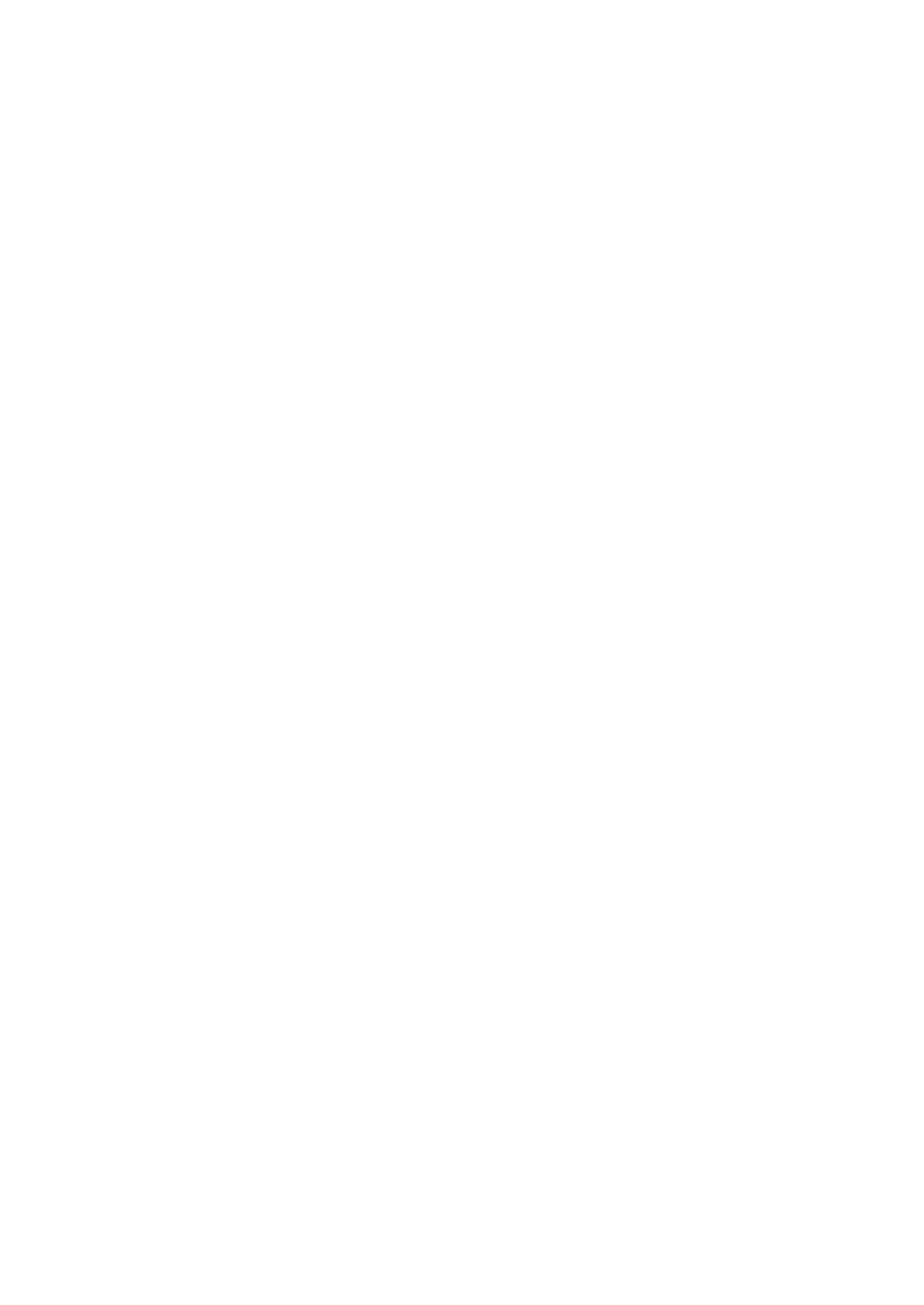### **5** *The We.tf Bengal Central Valuation Board Act. 1978.*

*(Sect ions 3-5.)*

**[Wcsl Ben. Acl**

Wcsl Hen, Acl LVllt of ] 9S0.

ACL to override other laws.

*3.* **With effect from Ihe dale '[or notification referred lo in subsection (]) of section 9,] die -[provisions oT the Howrah Municipal Corporation Acl, 1980 or itie Calcutta Municipal Corporation Act, 1980 orlheSiiiguri Municipal Corporation Act, 1990 or the Asansol Municipal Corporation Acl, 1990 or the Chandemagore Municipal Corporation Acl. 1990 or ihc Wesl Bengal Municipal Act, 1993] or any other law relating Lo any of the mailers provided Tor in this Act shall be deemed, in respect of such area, to have been modified lo ihe extent of the provisions made in this Act.**

Wcsl Ben. Acl UX of 1980, Wcsl Ben. Acl XXX of 1990. Wcsl Ben. Acl XXXI of 1990. Wcsl Ben, Act XXXII of 1990. Wcsl Ben. Acl XXII of 1993.

Esiablish- nuni of the Board.

**4. (I) The State Government may, by notification, establish, for the purposes of (his Act, a Board to be called the Central Valuation Board.**

**(2) The Board shall he a body corporate with perpetual succession and a common seal and may sue or be sued in its corporate name and shall be competent to acquire, hold and dispose of any property, bolh movable and immovable, to enter inio contracts and to do all things necessary for the purposes of this Act.**

Members of ihc Hoard.

**5. (I) The Board shall consist of a Chairman and ^four] other members to be appointed by the State Government.**

**(2) The Chairman shall be a person who is or has been an officer of the Slate Government "[not below Ihe rank of Secretary including** *e.wfficip* **Secretary \* \*.1**

'Tlic words, figures and brackets within ihc square brackets were substituted Tor the word\* "from which the valuation made by the Board under ill is Acl bccomcs operative in any area." by s. 3 (a) of ihc West Bengal Central Valuation Board (Amendment) Act, 1984 {West Ben. Act XL or 1984).

The words and figures within ihe square brackcls were subsliluled for ihc words and figures "provisions of Ihe Bengal Municipal Acl. 1932 or ihc Calcutta Municipal Corporation Acl, 1980 or the Howrah Municipal Corporation Act. 1980" by s, 3 of the West Bengal Central Valuation Board (Amendment) Ael, 1995 (Wcsl Ben. Acl XVI of 1995). Prior (u this substitution the words and ligutcs "or the Calcutta Municipal Corporation Acl, 1980 or the Howrah Municipal Corporation Acl. J9S0" were substituted for the words and figures "or the Calcutta Municipal Acl. 1951" by s, 3(b) of ihc West Bengal Central Valuation Board (Amendment) Acl, 1984 (West Ben. Act XL of l'JS-1).

'The word within square brackets was subsliluled Tor the word "eight" by s. 2(a) of the Wesl Bengal Central Valuation Board (Amcndmenl) Acl, 1994 (Wesl Ben. Acl VII of 1994). Prior lo this 'uh<sup>i</sup>uuiucn the word "eight" '.v.i\ subsliluled for Ihc word "two" by s. 2(a) of llic Wcsl Bengal Ccnlral Valuation Board (Amendment) Acl, 1989 (Wcsl Ben. Acl XXXII or J9S9),

'The words within Ihc square brackcls were substituted for the words "not below the rank of a Secretary." by s. 2 of the Wcsl Bengal Central Valuation Board (Amendment) Act, 1988 (Wcsl Ben. Acl Xll of I9RS).

The words "or Chief  $\frac{H}{H}$  \\ *r* men m'-r- Engineer" were omitted by s, 2(b) of the Wesl Bengal Central

\' , llit'irinn RnifH / A >'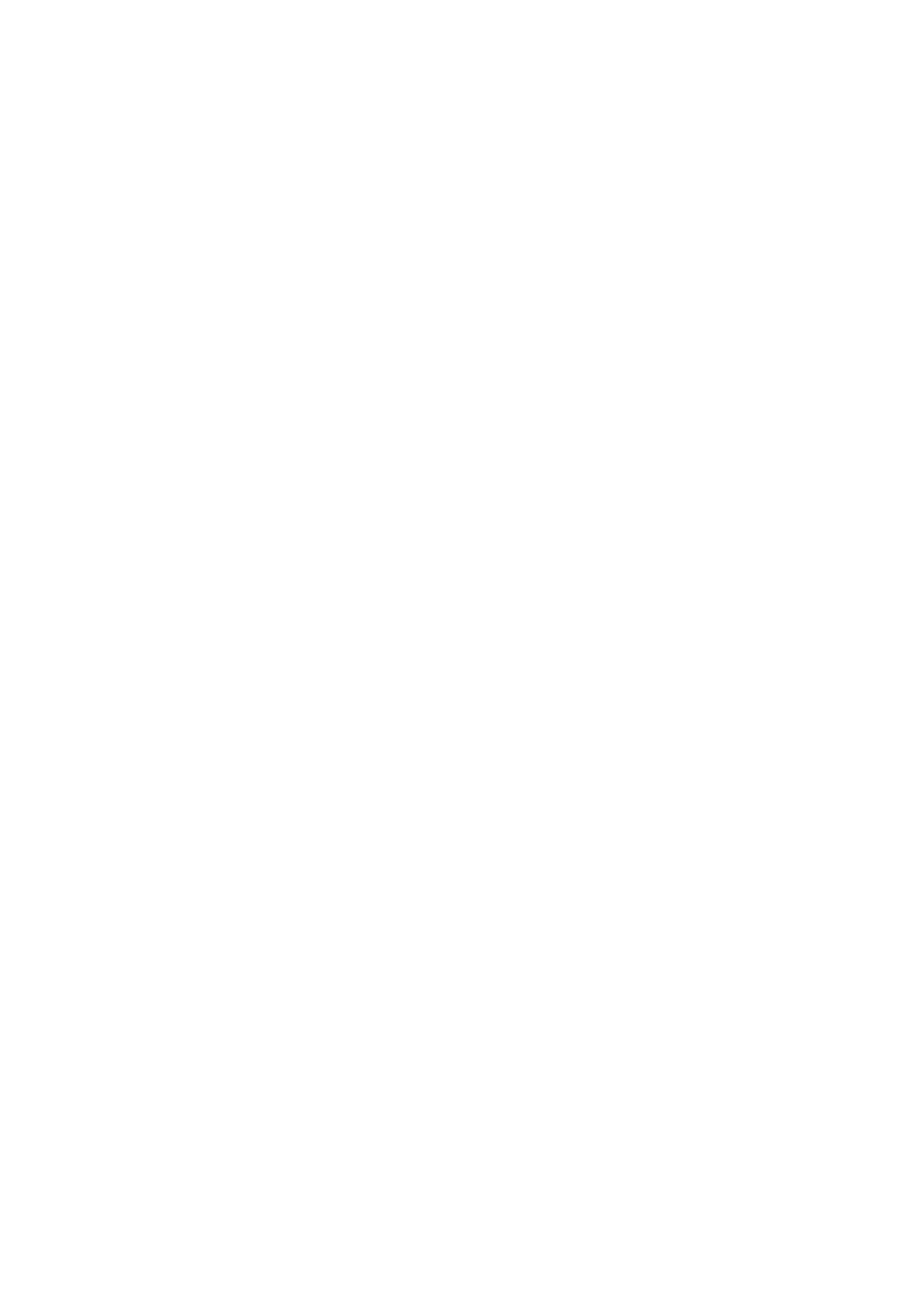#### *(Seaions J/4, 6.)*

**'(3) : [The four oilier members shall includc lhc Director of Local Bodies, Government of West Bengal, who shall be the** *ex officio* **member of the Board, and such other officers of the State Government or non- official experts] having knowledge and experience in the field of Judiciary,**

**engineering, Valuation and Assessment of Properties, Economics or Social Science as the Slate Government may determine.**

**(4) The Chairman and the other members of the Board shall hold office for such period not exceeding <sup>3</sup> [four years] as the State Government may determine and the terms and conditions of their servicc,**

**including salaries and allowances shall be such as may be prescribed.**

**"■(5) The Board shall have a Member-Secretary who shall be appointed by the Stale Government from amongst Ihe members referred to in subsection (3) and shall be the Chief Executive Officer of the Board.**

**5 5A. Notwithstanding anything contained elsewhere in this Act,** Validation, **no action of the Board shall be invalid or otherwise called in question merely on ihe ground of the existence of any vacancy {initial or subsequent) in the office of ihe members of ihe Board,**

| $fc*$ | ÷              |        | ÷. | Officers and |
|-------|----------------|--------|----|--------------|
|       | $\cdot$<br>11S | Abraha | ÷  | olher staff. |

**(3) The Board "[may create such posts of other officers and employees as may he approved by the State Government:]:**

**Provided thai the Board shall not, without the previous approval of the Stale Government, appoint any officer in the scale of pay, the maximum of which exceeds "[one thousand and five hundred] rupees a month.**

'This sub-section was substituted for the original sub-section (3) by s. 2(c) of llic Wcsl Bengal Central Valuation Board (Amendment) Act. 1989 (Wcsl Ben. Acl XXX11 of 1989).

:Thc words williin lhc square brackets were substituted Tor Ihe words "The uighl olher member; shall include such number of officers of lhc Slate Government and non-official experts" by s. 2(b) of the West Bengal Central Valuation Board (Amendment) Acl, 1994 (West Ben. Acl Vll of 1994).

'The words within lhc square brackets were subs tinned for ilie words "six yean;" by s. 3(d) or the Wesl Bengal Central Valuation Board (Amendment) Acl, 19S9 (Wcsl Ben. Acl XXX11 of 1989).

J Sub-seclion (5) was inserted by s, 2(e), *ibid.*

'Scelion 5 A was inserted by s. 2 of lhc Wcsl Bengal Central V J IJ J11. > : 1 Board (Amendment) Acl, 1979 (West Ben. Acl XXIV of 1979).

'Sub-seclion (I) was omilled by s, 3(a) of the West Bengal Central Valuation Hoard (Amendme.il) Acl, 1989 (Wcsl Ben. Acl XXXII of 1989).

'Sub-scciion (2) was omitted by s. 3(b), *ibid.*

'The words wilhin the square brackets were <;ubsliluled for lhc words "may appoint such olhcr officers and employees as il may consider necessary for the efficient performance of ils functions;"' by s. 4(a) of the Wesl Bengal Cenlr.il Valuation Brurd {Amendment)

Aci. 19S4 (Wesl Ben. Act XL of I9S4).

'The words within the square brackeis were substituted for lhc words "one thousand"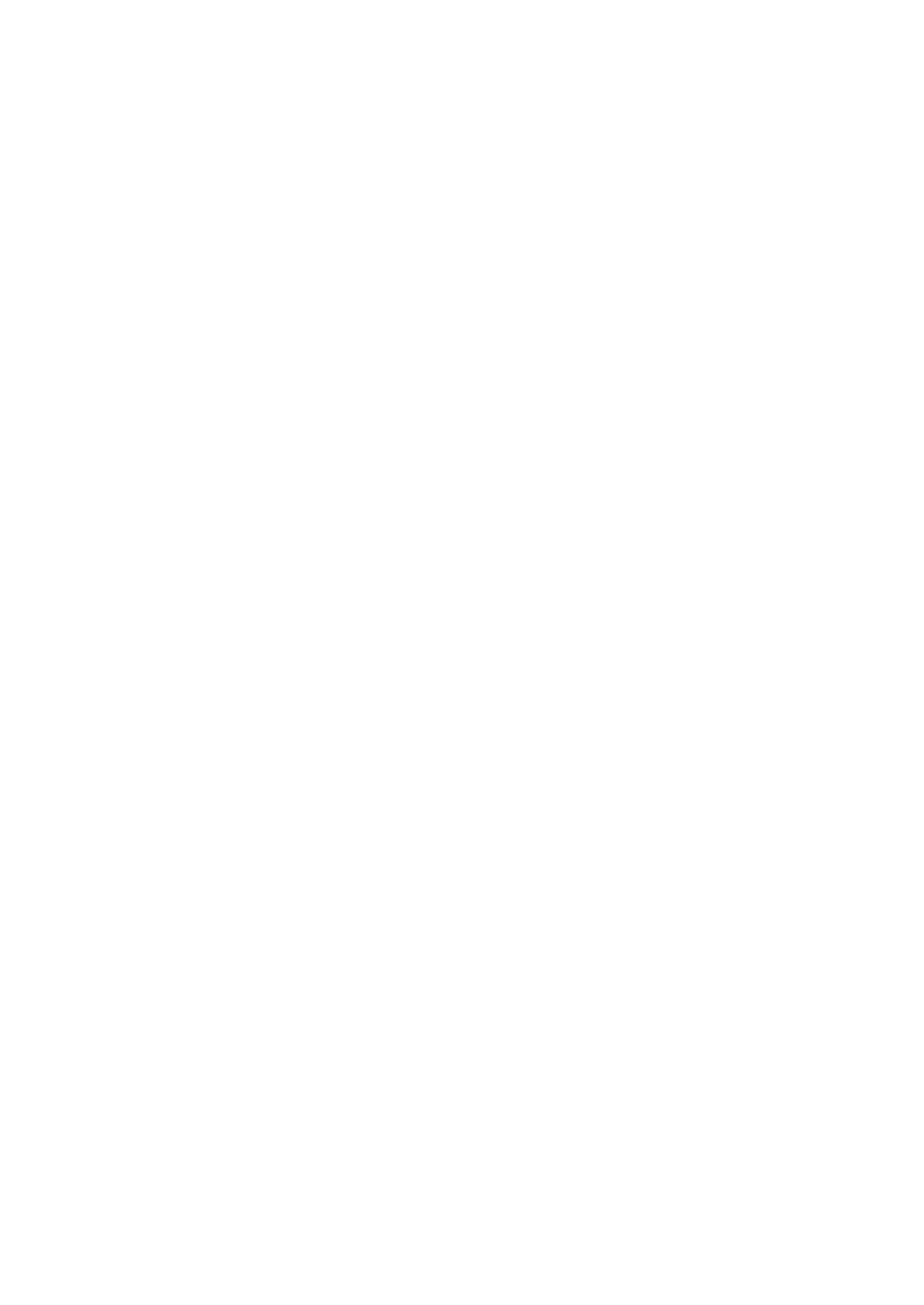#### The HVs/ Bengal Central Valuation Board Act, 197S.

[West Ben. Acl

## (Sections 7, S, AVIJ

(4) The terms and conditions of service, including salaries and allowances, of the officers and employees appointed under subsection (3) shall be determined by regulations.

7. (i) The Board may take over and employ such staff of die State Government as the State Government may make available.

(2) During the period of sucli employment all matters relating to pay, allowances, leave, retirement, pension, provident fund and all other terms and conditions of service of the staff so made available and taken over shall be regulated by the West Bengal Scrvicc Rules or such other rules on the subject as may, from time to lime, be made by the State Government for its employees.

(3) Subject lo the provisions of sub-section (2) and (4) every person so taken over and employed shall be subject lo the provisions of this Act and the regulations.

(4) All permanent Government employees taken over and employed under sub-section (1) shall have a lien on their post in ihe service of the State Government and the period of their service under the Board shall, on reversion to the service of the Suue Government, be counted for the purpose of Iheir promotion, increments, pension and other matters relating to tlieir scrvicc.

8. The expenditure incurred by the Board for meeting the salaries and allowances of the Chairman, '[the Member-Secretary, the other members and die] officers and employees serving under the Board shall be defrayed out of the Fund.

lixpcudiiurii oil incurred account ci T s;iijrks and allowances.

'8A. The Board shall maintain in the prescribed manner a register of registered valuersurveyors '[Grade I and registered valuer-surveyors Grade II].

MninlurMiicc at register of roistered<br>VIIIIKT-MJrveyors  $\frac{1}{2}$ [G;;idc 1 ;ind reyiMi/rcd valuersurveyors GrriLli! 111.

<sup>J</sup>The words williin ihe square bnekels were subsiitultU for [he words "ihe olher members, the Secretary and" by s, 3 of ihc Wcsl Bengal Central Valuaiinn Board (Amendment) Acl. 199-1 (Wesl Ben. Act VII of 119-1).

^eelinns 8A and 33 wore inserted by s. 3 or Ihe West Bengal Cenlrjl Valuation Board (Amcndmenl) Acl, 1993 (Wol Ben. Acl XV £>r I9M).

The words and figures wilhin Ihe square brackels were inserted by s. 3(a) of ihi; Wesl Bengal Central Valuation Board (Amendment) Acl, 1994 (Wiisr Ben. Act XL1V of 1994),  $K = H \cdot m, -r$ 

 $\overline{\mathbf{j}}$  . I.L.

Hmploy mcnl of sUilTof [he

**GLIVLTHIULT**  $\mathbf{H}$ 

**Sillic**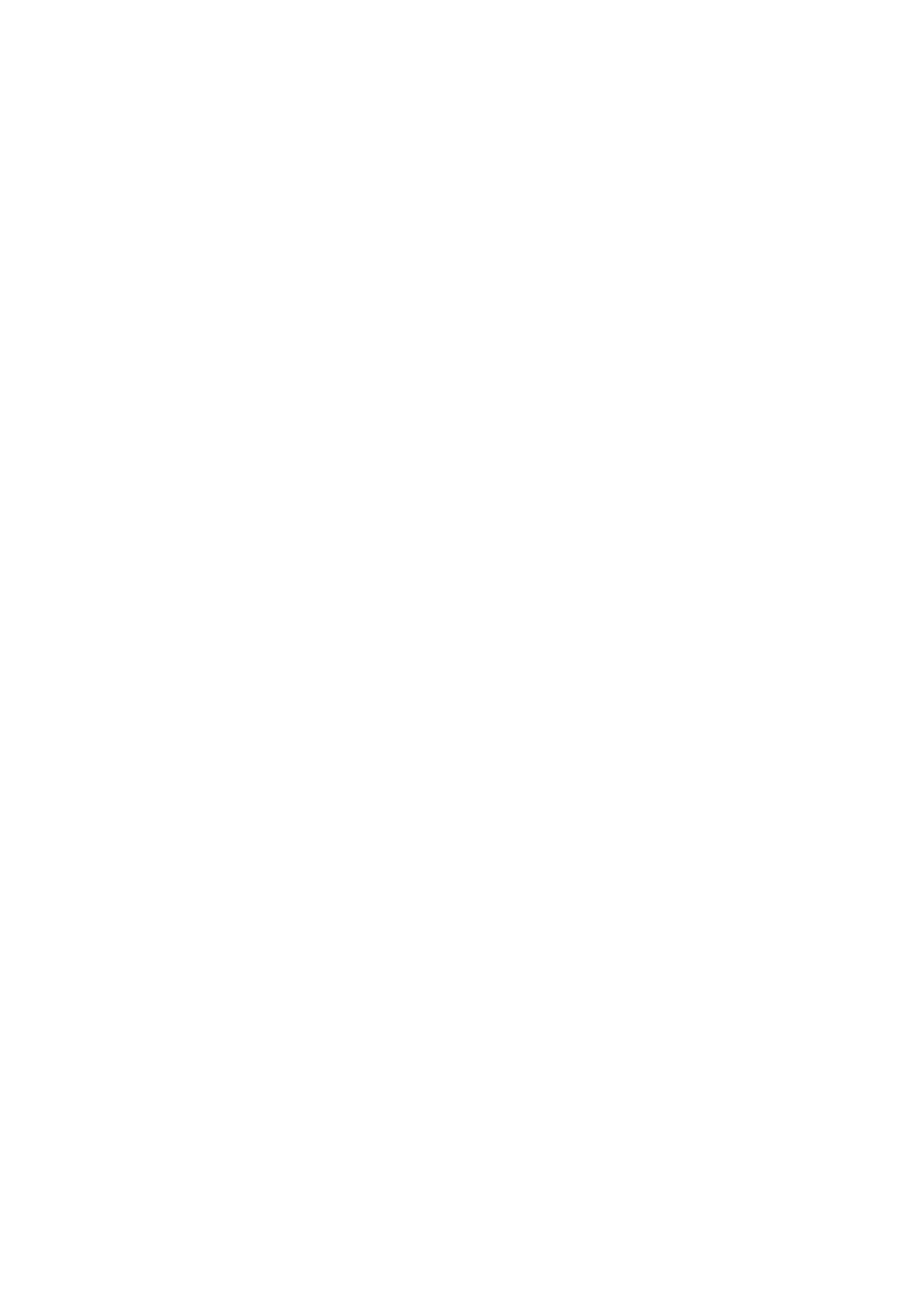#### *(Sections SB, 9.)*

**'8D. Every person who possesses such qualifications as may be prescribed shall, subjeel lo such terms and conditions, and on payment of such fee, as may be prescribed, be entitled to have his name entered '[as a valuer-surveyor Grade 1 or valuer-surveyor Grade IIJ in the register** 

**of registered valuer-surveyors '[Grade 1 and registered valuer-surveyors Grade II].**

Registratio n of valuersurveyor -  $[(i;i)]$ <sup> $\cdot$ </sup> I and valuerpurveyor Grade I]].

**9, (1) The State Government shall, from time to lime by notification, specify ihe area where, the general valuation of lands and buildings shall be made by ihe Board, in accordance with the ^provisions of the Howrah Municipal Corporation Aci, 1980 or the Calcutta Municipal Corporation Acl, 1980 or the Siliguri Municipal Corporation Act, 1990 or the Asansol Municipal Corporation Act, 1990 or the Chandemagore Municipal Corporation Acl, 1990 or the West Bengal Municipal Act, 1993] or any other law for the time being in force in such area, as the case may be <sup>6</sup> [, in so far as they relate to the determination of annual valuation]:**

Dele ruination of valuation and KN dural ion-

Wesl Ben. Acl I.VIII of 19 SO. Wesi Ben, Act L1X of mo, Wesl Ben, Aci XXX of 1990. West fW Acl XXXI of 1990. WcM Ben. Aci XXXtl of 1990. Wesl Ben. Acl XXII ol" 1993.

**?Provided lhat the Board may, in accordance with a resolution in this behalf adopted at a meeting of the Board and with the previous approval of Ihe State Government, require <sup>s</sup> [a valuer-surveyor Grade 1 or valuer- surveyor Grade II] to make, subject to such conditions as may be prescribed, the general valuation of lands and buildings in the area as aforesaid or in any pan thereof under the superintendence, direction and control of the Board on payment of such remuneration as the Board may determine, and every such valuation shall be deemed to have been made by the Board.**

*Si:i'* foot-note 2 on page 630, *unlr.*

"fht wards and figures wilhin lhc square brackets were inserted by s, J (a) of ihe Wcsl Bengal Central Valuation Hoard (Amendment) Acl, 1994 (Wcsl Ben. Aci XLIV of 1994).

'Tlic words and figures wilhin lhc .squan; brackeis wcrt inserted by s. 4[b) of lhc Wcsl Bengal Central Valuation Board (Amendment) Act, 1994 (West Ben. Acl XLIV of 1994).

''Tlic wards and figures within the square brackets were ins cried by s. 4(c). *ibid.*

The words and figures wilhin the square brackets were substituted Tor the words and figures "provisions of lhc Bengal Municipal Act, 1932 or lhc Calculla Municipal Corporation Act, 19S0 or llic Howrah Municipal Corporation Acl. 1980" by s. -1(1) of llic West Bengal Central Valuation Board (Amendment) Ael. 1995 (West Ben, Acl XVI of 1995). Prior to iliis subMiluiion. Ihe words and figures "or the Calculla Municipal Corpora- lion Acl. 1980 or the Howrah Municipal Corporation Acl, 19S0" were substituted for ihe words and figures "or the Calculla Municipal Corporation Acl, 1951" by *s.* 5(a)(i) of ihe Wcsl Bengal Central Valuation Hoard (Amendment) Act, 1984 (West Ben. Act XL of 19S4),

The words wilhin ihe square bracket\* were inserted by s, 5(a)(ii), *ibid.*

This proviso tvas added by s. A of llie Wcsl Bengal Cenlral Valuation Board (Amendment) Act, 1993 (Wcsl Ben, Aci XV or 1993).

<sup>s</sup>Thi; words and figures wilhin the square brackeis were substituted for Ihe words "any valuer surveyor" by s. 5 of the Wesl Bengal Central Valuation Board (Amendment) Acl,

\r, VI IV nf IIWJ1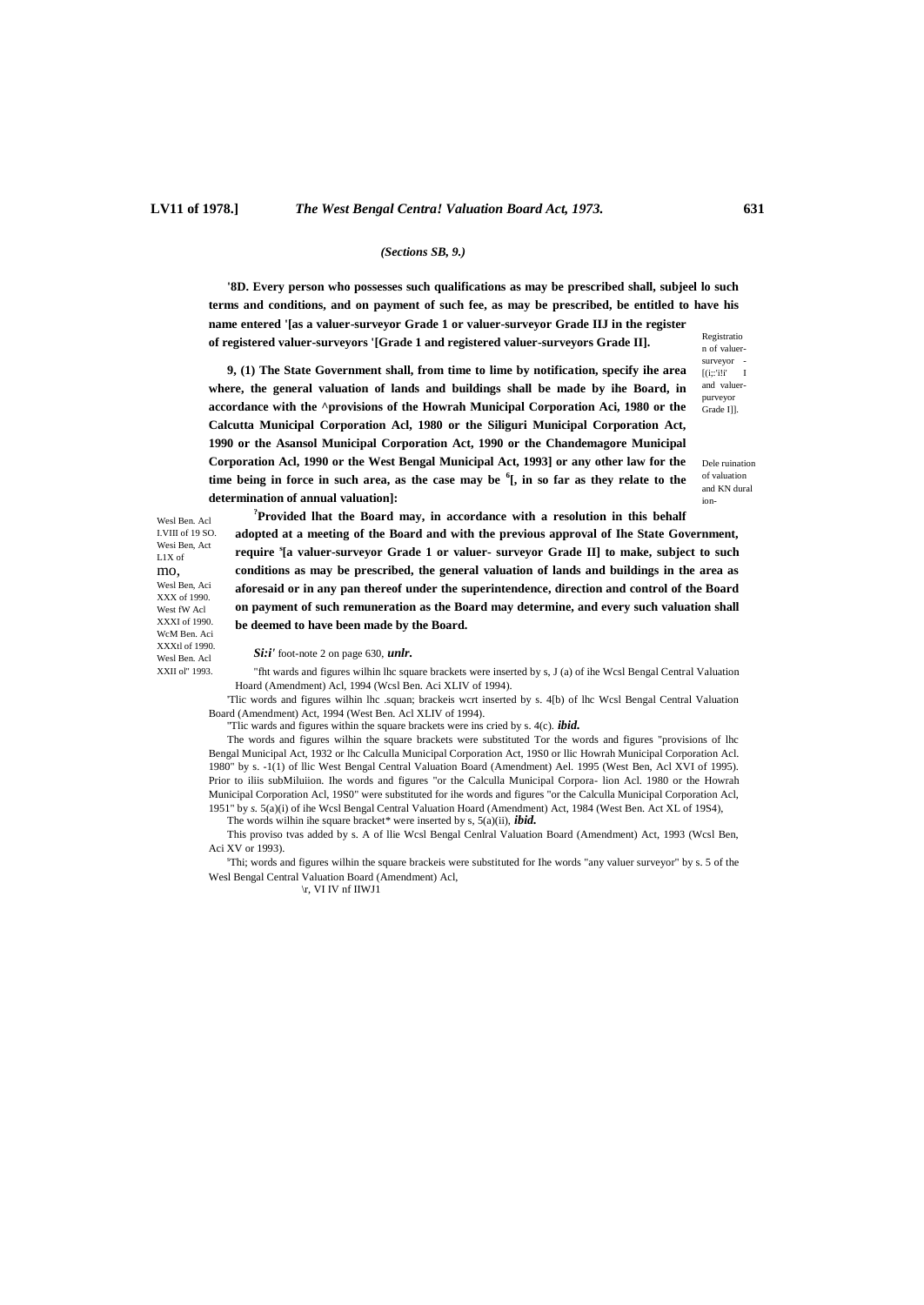#### **632** *The* **U'e.s/** *Bengal Central Valuation Board Act, 1978,*

**[West Ben. Act**

#### *(Sec linn 10.)*

**(2) Tlie valuation made by the Board shall become operative with '" effect from such dale us tUc Stale Governmerit may, by nouficuuan.**

> **appoint in this behalf and shall remain in force in rcspect of such area for a period of si x years and may be revised thereafter at the termination of successive periods of six years:**

**Provided that '[notwithstanding anything contained in the foregoing provisions of this section, in Calcutta and Howrah and in any municipality,]**

> **Ihe valuation shall remain in force in such groups of Wards and for such period as may be prescribed and such valuation may be revised thereafter at [he termination of successive periods of six years from the expiry of the period so prescribed:**

**Provided further thafihc valuation of lands or buildings in any urea made in accordance with Lhe provisions of <sup>3</sup> fthe West Bengal Municipal Act, 1993] or any other law shall remain in force for the period** For **which it was made under : [the Wesl Bengal Municipal Act, 1993] or any other law, as (tie case may be.**

West Ren. Acl XX tl of 1993

**(3) Nouviilisumdiiiy, anything contained in sub-sections (1) und (2), if during the currency of any period referred to in sub-section (2), any new building is erected or an existing building is reconstructed or stibsinntially altered or improved in any area, die Board may cause Lhe entire premises to be valued or revalued and the valuation or revaluation so made shall remain in force for the unexpired portion of the period referred to in that sub-seciiori.**

**(4) The Corporation and <sup>3</sup> [the Board of Councillors] shall in each year and within such time as may be prescribed send io the Board a list of all new buildings crccled and also all existing buildings reconstructed or substantially altered or improved within their respective jurisdiction.**

*10. \PitbliL'(ition of the draft valuation list. J—Omitted by s. 5 of tlit Wesl Bengal Central Valuation Board (Amendment) Act, 1994 (West Hen. Acl VI! of 1994).*

'The wants witl'.iti ihc square brackets wtc substituted for (hi: words "in Calcutta and Jiowrah" by s. *A* of ihc Wcsl Bengal Cenli;il Valuation Bonrd (Amendment) Acl. I9M (West Hen. Acl VII of 1994), Prior in **ihis** substitution. ihc words "and Howrah" were inserted after the u'nui- "C.V.CnU.i" by .  $S(M^1 - \text{Ihc WrHcng'.i11$ 

(Amnndniciil) Acl, I9S4 (Wesl Ben. Acl XL of I9S<1).

The words and figures wilhin die squaw brackets were substituted for the words and I:;: 11 r e s i h. IScrigj! Municipal Act. 1932" by s. 4(2) of West Bengal Cxv I.i' V slLi -' i tl Board (Amendment) Act, 1995 (Wcsl Ben. Acl XVI of 1995).

'Tfic wurds within ihc :qujrc brackets wen: substituted Cdrlhcwuriis "llic Commissions of a municipality" by s, 413V *ihirt.*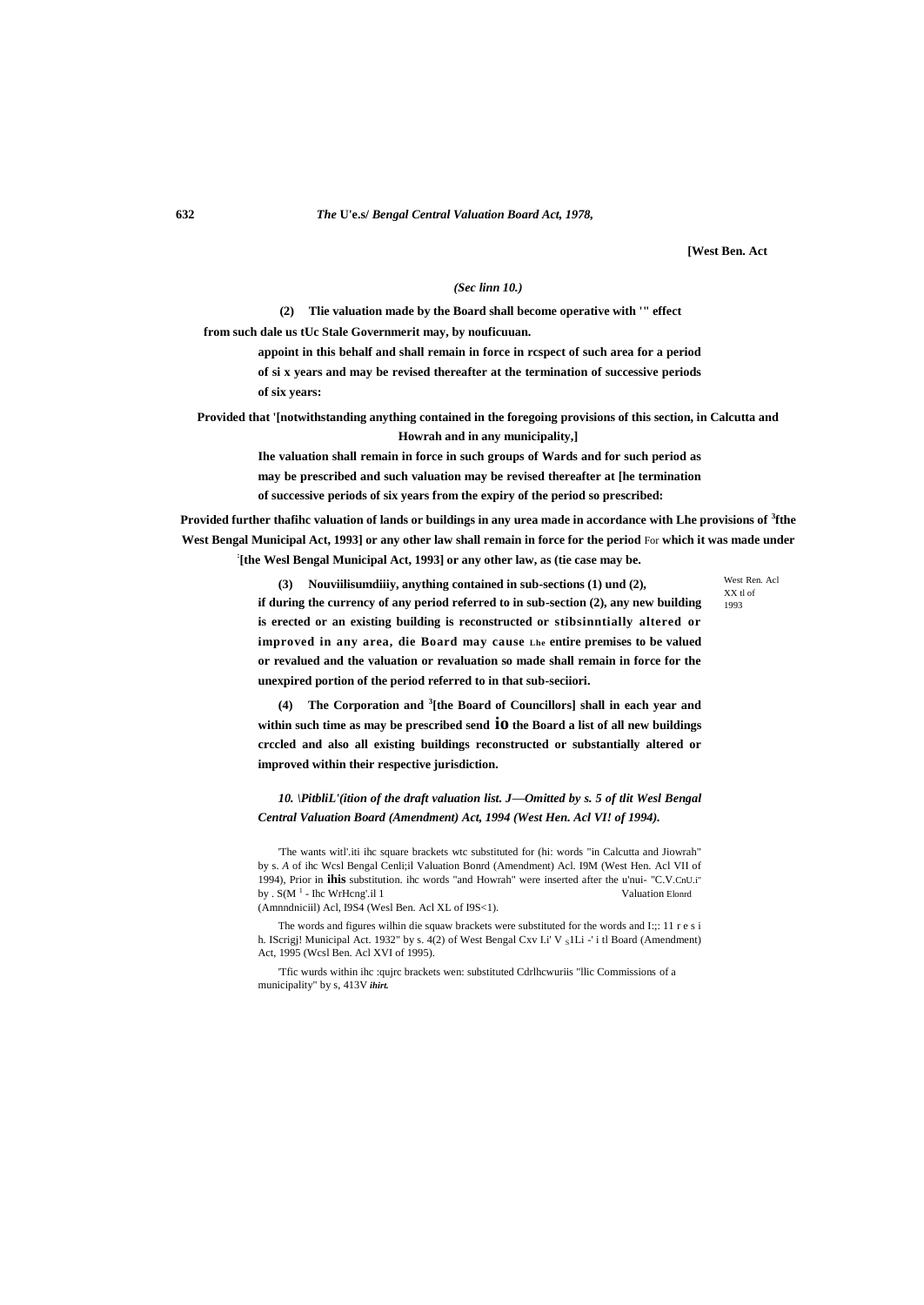#### *The West Bengal Central Valuation Board Act. 1978.* **633** *(Sections U, 12, 12A.)*

**'11. When ihe general valuation of lands and buildings has been** Publication **made by the Board under section 9, the Board shall prepare a valuation orvaiuniion list and shall give public notice of the place or places where the valuation list may be inspected, and ilie valuation as aforesaid together with the amount of-[consolidated rate or property lax, as the ease mny be, payable thereon] as recorded in lhc valuation list shall, subject to the provisions of sections 14 and 15, be conclusive. The Board shall also give a notice in writing to the owner or lo the lessee, sub-lessee or occupier of any land or building, as ihe case may be, in all cases in which the valuation or such land or building is made Tor the first time or the annual valuation of such land or building is increased:**

**Provided that the valuation list as aforesaid may be prepared and published in respect of all the holdings oT '[any municipal area or any area wilhin the jurisdiction of a Corporation] specified in the notification under sub-scction (1) of section 9 or the holdings of <sup>J</sup> [any municipal area within such group of wards or any area wilhin such group of wards wilhin the jurisdiction of a Corporation] as the Slate Government may determine.**

*12. [Amendment of valuation list by Board,}—Omitted by s.* **7** *of the WMf Bengal Centra! Valuation Board (Amendment) Act. 1994 (West Ben. Act Vll of 1994).*

**J 12A. (1) Notwithstanding anything contained in section II. the Alterationor Board may at uny lime before the date of hearing of an application for \*, review under scction 14 and for reasons lo be recorded in writing, dircct valuation any alteration or amendment of Ihe '\* \* \* valuation list— '**

#### **(a) by inserting therein the name of any person whose name ought to be inserted; or**

'See I ion 1 ] was substituted for lhc original scclion by s.  $f$  of (he West Bengal Central Valuation Board (Amendment) Act, 1994 (West Ben. Acl Vll of 1994). Prior lo [his substitution [lie words "together with a mouni of con soli dated rate I hereon as" were inserted after lhc words "and thu: valuation" in original scction by s. 7 of ihu Wcsl Bengal Central Valuation Board (Am end muni) Act, 1984 (Wc« Gen, Acl XL or 1984).

The words wilhin the squire bnckcls Here substituted Tor lhc words "consolidated rate (hereon" by s. 5(1) of ihe Wesl Bengal Central Valuaiion Board (Amendment) Act, I9<sup>1</sup>J5 (Wesl Ben. Acl XVI of 1995),

<sup>J</sup>Thii words wilhin the square bnickcls were substituted Tor Ihe words "any area of a municipality" by s. 5(2)[a), *ibid.*

'The words within lhc square brackets were substituted To; lhc words "any area wilhin such group of wards of a municipality" by s. 5(2)(b). *ibid.*

'Section 12A was inserted s. *A* of ihe Wesl Bengal Central Valuation Board (Amendment) Acl, 19S9 (Wcsl Ben. Acl XXXII of 1989).

'The word "final" was omitted by s. S(a) of llic West Bcn^l Central Valujiion Board (A mend mem) Act, 1994 (Wcsl Ben. Am VII of 1994).

*1*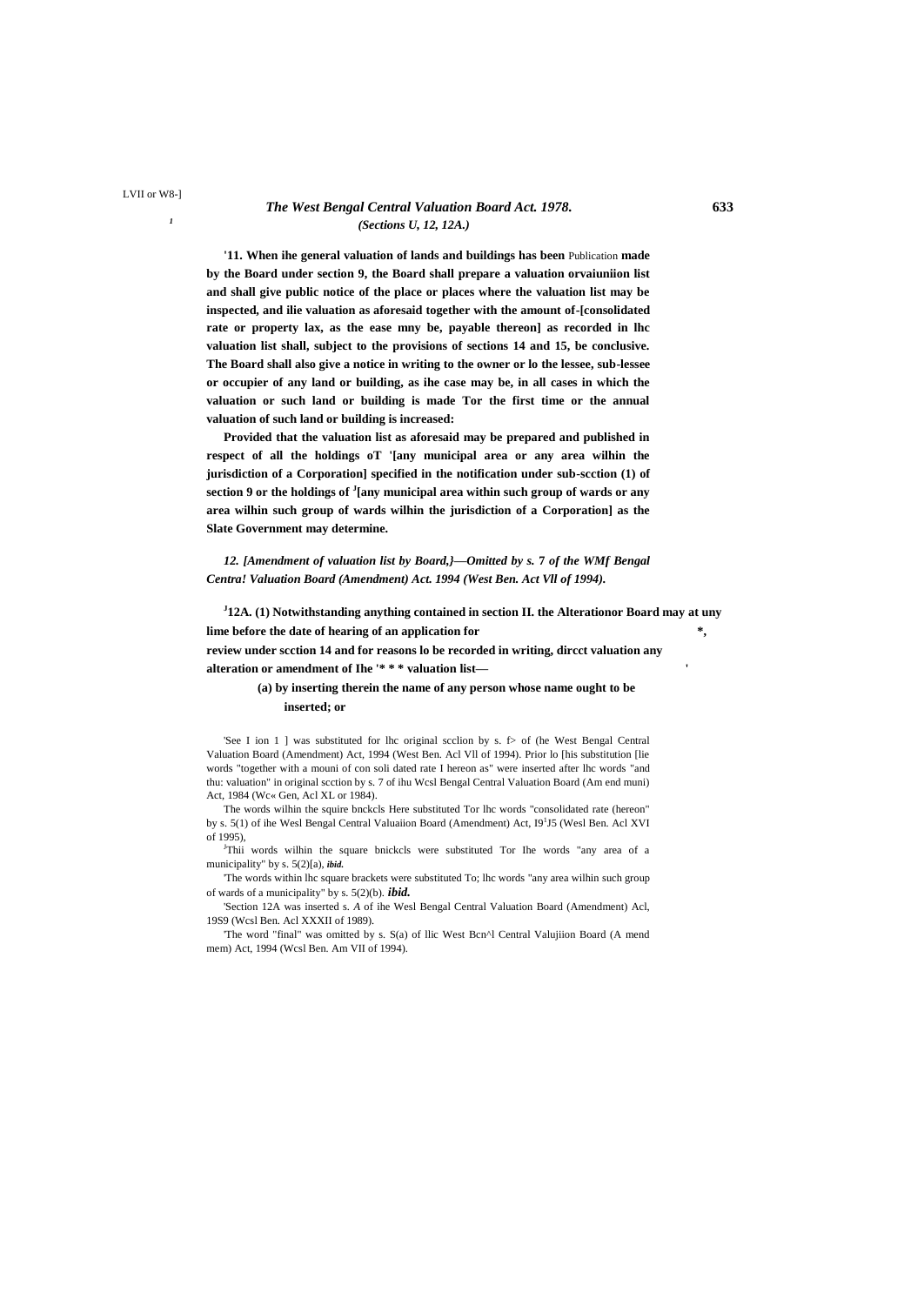#### *(Sections 13, 14.)*

**. (b) by inserting [herein any land or building previously omitted together with the valuation thereof; or**

- **(c) by striking out the name of any person or any land or building not liable for payment of consolidated rale 'for property tax, as the case may be]; or**
- **(d) by increasing or decreasing the annual valuation of any holding which, in lhe opinion of the Board, has been substantially undervalued or over-valued by reasons of fraud, misrepresentation, mistake, ^or error; or]**
- **J (e) by correcting any patent error or omission.**  $\blacksquare$ J# \* \*  $\cdot$

13. *[Preparation of municipal assessment book and assessment lis/.]— Otnitwd by* **-t.** *8 of the West Bengal Central Valuation Board (Amendment) Act, 1984 (Wesl Ben. Act XL of 1984).*

**Application 14. <sup>5</sup> (1) The owner or occupier or any other person primarily liable for review.**

**Conso|jdaied rate <sup>6</sup> [or property lux, as the case may bc,l may, if**

**dissatisfied with the valuation of any land or building as entered in the <sup>T</sup> \* \* \***  valuation list, apply to the <sup>B</sup>[Corponition or lhe '(Board of Councillors) concerned] **to review the valuation.**

**(2) The applieiiiioH shall be filed within such time and in such manner as may be prescribed.**

**(3) Every application presented under sub-section (1) shall be heard and determined In[by a Review Committee constituted under section 15 in accordance with such procedure as may be prescribed.)**

'The words wilhin the square brackets were inserted by s. G(l)(a) or lhe Wcsi Bengal Central Valuation Board (Amendment) Acl. 1995 (Wcsl Ben. Act XVI of 1995).

The words within ih; square brackets wen: subsliluled for ihc words "or error." by s. 6(l)[b), *ibid.* 'Clause (<.') was inserted by s. 6(l)(e), *ibid.* 'Sub-sect ion (2) was o mil led by s. 6(2). *ibid.*

'Sub-section (!) was subsliluled for lhe original sub-section by s 9(a) of die West Bengal Cenlral Valuation Board (Amcndmenl) Acl, 1984 (Wesl Ben. Act XL of 1084).

The words wilhin the square brackets were inserted by s, 7(l)[a) of lhe West Bengal Central Valuation Hoard (Amendment) Act, 1995 (WesL Ben. Acl XVI of 1995).

The word "final" was omiilcd by s. 9(a) of ihe Wcsl Bengal Cenlral Valuation Board (Amcndmenl) Acl, 1994 (Wesl Ben. Atl VII of 1994)

"The won Is wilhin ihc square bracktis were substituted for lhe word "Board" by s. 5 of ihc Wesl Bengal Cenlral Valuation Board (Amendment) Acl, 1989 (Wesl Ben. Acl XXXII of 1989).

The words wilhin die firsl brackcls were subsliluled Tor lhe words "Commissioners oflhe municipality" bvs. 7(l)(b) of (he Wcsl Bengal Central Valuation Board (Amendment) Acl, 1995 (Wcsl Ben. Acl XVI or 1995).

"The words within live square brockets iwe substituted for ihe words "in such manner as may be decided by lhe Review Cominillei; constituted under section 15." by s. 9(b)

of lhe Wesl Bengal Cenlral Valuation Board (Amcndmenl) Acl. 1984 (Wcsl BCJI. Ael XL  $, f \blacksquare$  no 1 \*1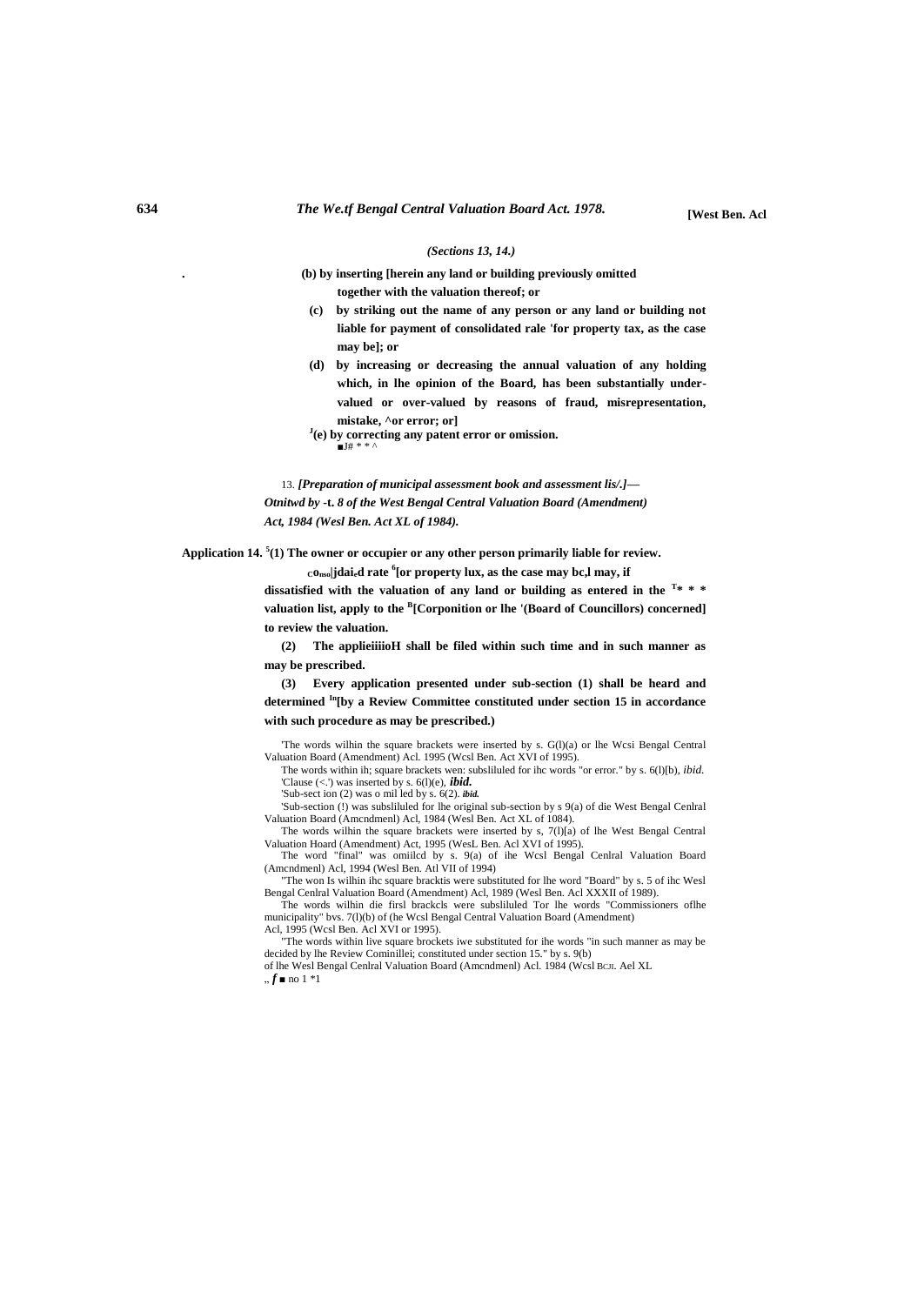### *The West Bengal Central Valuation Board Act. 1978.* **635** *(Section 15.)*

**'(4) No application under sub-section (1) shall be entertained unless the amount of consolidated rate : [or property lax. as the case may be,]**

**on the previous valuation of the land or building as aforesaid lias been paid or deposited in the office oT the Corporation or Municipality, as the ease may be, before the application is filed, and every such application shall Tail unless the amount of consolidated rate -[or properly tax, as the case may be,] on the previous valuation as aforesaid is continued to be paid or deposited in the officc of (lie Corporation or Municipality, as the case may be, till such application is finally disposed of.**

**'Provided that wherever the previous valuation refers to a valuation** Ben. Act **xv made under the Bengal Municipal Act, 1932, and in force on the date immediately before the commencement of the West Bengal Municipal** ACI XXHof **Act, 1993, no application under sub-section (1) shall be entertained unless the amount of consolidated rate or such previous valuation has been paid or deposited or is continued** Lobe **paid or deposited in the office of the concerned Municipality.**

**15. <sup>4</sup> (1) Hvery Corporation or'[Municipality] shall, by a resolution, Review constitute Review Committee or Review Committees to hear applications** Committee, **presented under sub-section (1) of section 14. -**

**6 (2) Every Review Committee shall be presided over by the Chairman or the Vice-Chairman of the ^Municipality] and shall consist of two other members, '[being Councillors] of the ^Municipality], as may be nominated by the <sup>a</sup> [Boarci of Councillors,] and another member, who shall be an officer of the Board having knowledge in the assessment of municipal valuation, deputed by the Board:**

<sup>1</sup> Firslly, Lliis sub-section wa.s substituted Tor (he original sub-section (4) by s. 9(e).

(Wcsl Ben. Acl XL or 1984). Thereafter, suh-sccliou (4) was re-subsli luted Tor llic previous one by s. 9(b) of lhc West Bengal Central Valuation Bourd (Amendment) Acl. 1994 (West Ben. Act Vll of 1994).

The words williin the square braekets were inserted by s. 7(2)(a) of lhc Wcsl Bengal Central Valuation Board (Amendment) Acl, 1995 (Wcsl Ben. Acl XVI ol 1995).

<sup>3</sup>This proviso was added by s. 7(2)(b), *ibid.*

'Firstly, sub-scclion (1) was substituted for the original sub-section by ,s 10(a) of the West Bengal Ccutnl Valuation Board (Amendment) Act, 1984 (Wcsl Ben. Acl XL of 1984). Thereafter, subsueliun (1) was re-subsliluled fur thii previous otic by s. 6(a) or the Wcsl Bengal Central Valuation Board (A men dm cm) Act. 19S9 (West Ben. Act XXX11 or 1989).

The word wilhin the .square brackets was substituted Tor llic word "municipality" by s. 3(1) or Ihe Wesl Bengal Central Valuation Board (Amendment) Acl, 1995 (Wcsl Ben, Act XVI of 1995).

'Firstly, sub-scclion (2) was subsli luted for ihe original sub-see I ion by s, I0(,i) of the West Bengal Central Valuation Board (Amendmenl) Aci, 1984 (West Ben. Aci XL of I9S4). Thereafter, sub-scclion (2) was re-substituted for the previous one by s, 6(b) of the Wesl Bengal Central Valuation Board (Amendment) Act. I9R9 (Wcsl Ben. Aci XXX11 of 1989).

;The words wilhin lhc square brackets were substiiuled for the words "being Commissioners" by s. B(2)(a)(i) of the Wcsl Bengal Central Valuation Board (Amendment)

Acl. 1995 (Wcsl Ben. Acl XVI of 1995).

!The words wilhin lhc square brackets were substituted Tor ihe words "body of *r>* \_\_ ■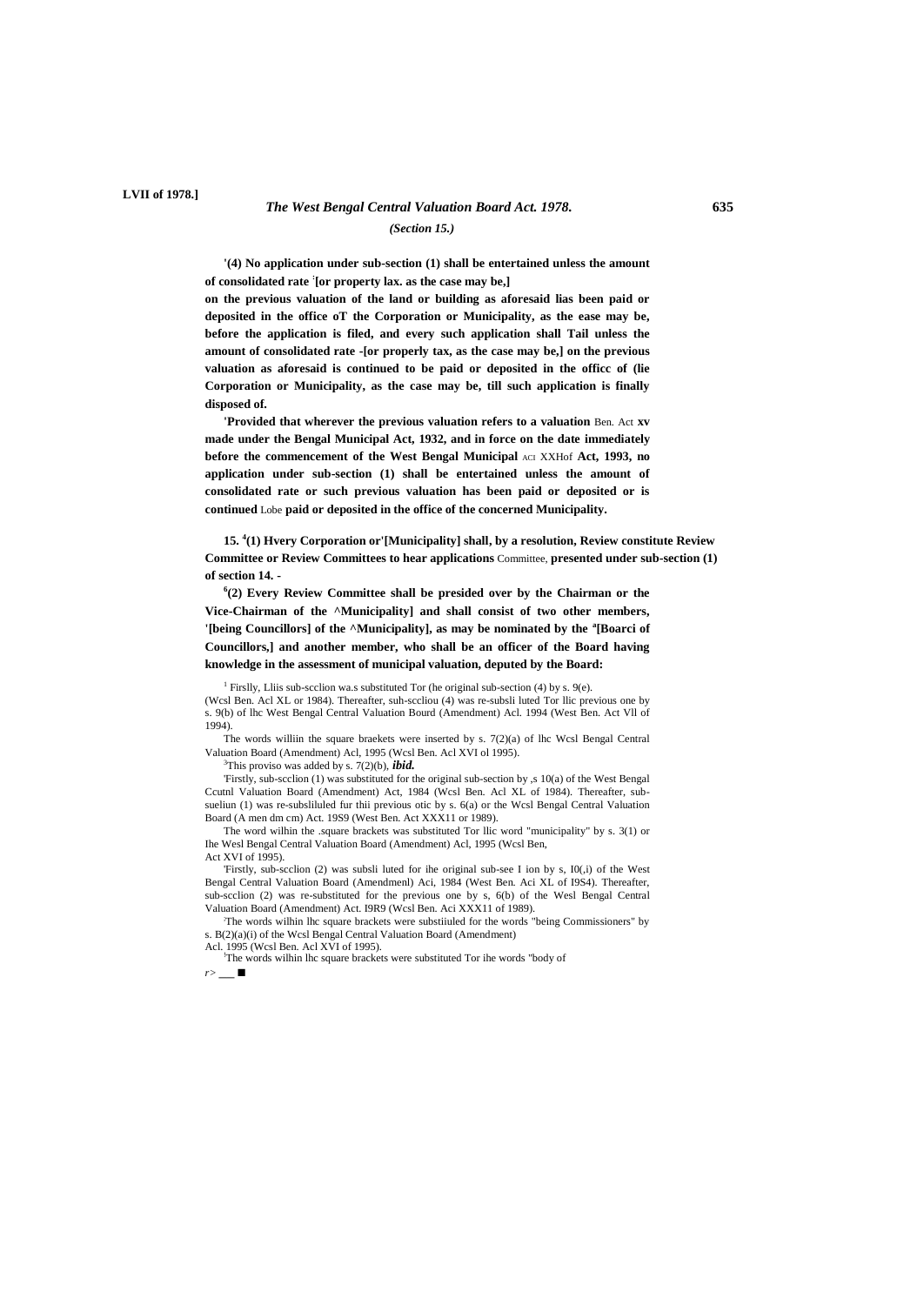#### **636** *The We.tf Bengal Central Valuation Board Act. 1978.* **[West Ben. Act** *(Section J5.)*

**Provided thai in the case of a Corporation, the presiding officer and '[the two other members] of the Review Committee shall be such persons as may be nominated by the Corporation from amongst the Councillors**

**\* \* ky <sup>a</sup> resolution:**

**Provided further that no decision of a Review Committee shall be invalid or called in question merely by reason of any vacancy in the composition of the Committee or absence of any member from a meeting thereof other than the presiding officer:**

**Provided also that the decision of Review Committee shall be unanimous:**

**'Provided also that when a Corporation or a Municipality is dissolved,**

**the Slate Government shall constitute by notification ihe Review Committee consisting of a President and such number of other members as may be specified in the notification for the purpose of hearing applications for review,**

**(3) The Review Committee may confirm, reduce, enhance or annul the valuation of land or building or <sup>J</sup> [may direct fresh valuation]**

**to be made after such further enquiry as the Review Committee may direct:**

**'Provided that where the Review Committee reduces Ihe valuation or any land or building, such reduction shall not be more than twenty- fivu** *per centum* **of the annual valuation of such land or building except in the case of gross arithmetical or technical mistake, and the Review Committee shall, in every such case, record in writing the reasons for such reduction.**

**(4) If there is any difference of opinion <sup>6</sup> lamongst] the members of ihe Review Committee, the matter shall be referred lo (he Board for decision.**

'The words wilhin lhc square brackets were substituted for llic words "the olhcr members'' by s. 10(a) ol ilie West Dcngal Central Valuation Board (Amendmenl) A«, 1994 (W«l Ben. Aw VII or 1994),

Tlte words "or Aldermen" were omitted by s 8(2) (b) of 111'' WL'M Bengal Cenlral Valuation Hoard (Amendment) Acl. 1995 (Wesl Hen. Acl XVI of 1995),

■"Firstly. Iliis proviso was added by s. 10(b) of ihe Wesl Bengal Cenlral Valualion Board (Amendment) Acl, 199- 1 (West Ben. Acl VII of 1994). Thereafter, the existing proviso was substituted for the previous one by s. 8(2)(c) of the Wesi Bengal Central Valuation Board (Amendmenl) Acl, 1995 (West Sen. Acl XVI or 1995).

'The words wilhin lhc square braekcu were substituted for ibe words "llic assessment and may direct fresh assessment" by s, 10(b) of the Wcsl Benyul Ccnlnl Valuation Board (Amendment) Aci. 1984 (West Ben. An XL of 19H4).

<sup>3</sup>This proviso was added by s. *2* or the Wcsl Bengal Cenlral Valuation Board (Amendment) Act, 2fl00 (Wcsl Ben. Ael XIX of 2000),

^The word wilhin the square brackcLi was subsli luted fur the word " be i ween" by s, 6(c) of the Wesl Bengal Central Valuation Board (Amendment) Acl, 1989 (Wcsl Ben, **a,-i vvvn or 19H91**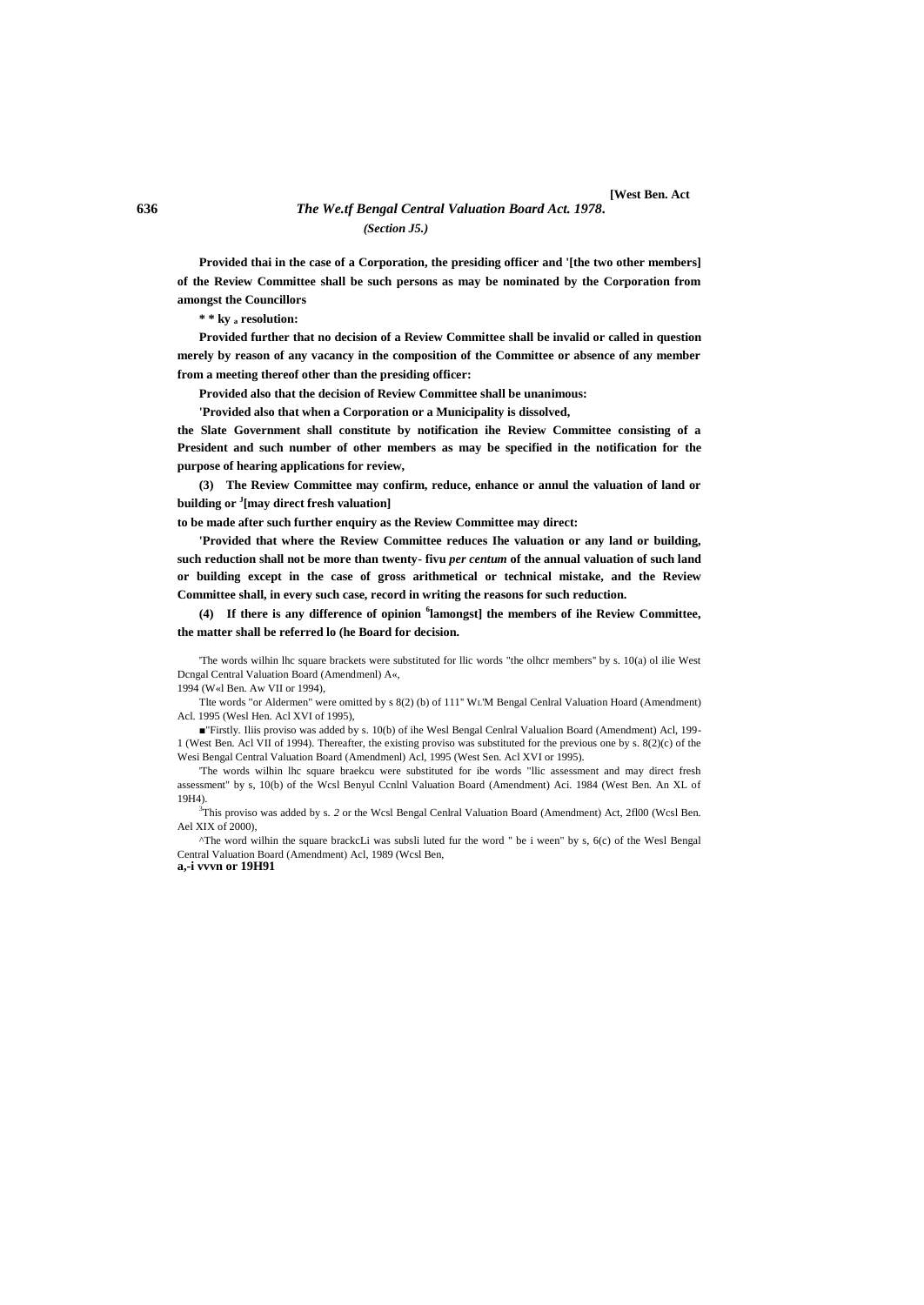**(5) The decision of (he Review Commiuee or of lhe Board, as [lie case may be, shall be final and no ,suii or proceeding shall lie in any Civil Court in respect of any mailer which has been or may be referred lo the Review CommiLlee or has been decided by lhe Review Commiuee or lhe Board.**

**'16. Every owner or occupier or any land or building shall file a staiemenL before the Board in such manner and within such time and specifying such particulars as may be prescribed.**

Owner or **17. The Board or any of iis officer authorised by lhe Board may, subject lo such conditions as may be prescribed, require die owner or lhe occupier of any land or building lo produce before the Board or such officer within such lime as the Board or such officer may fix any accounts, registers or documents or to furnish any information relating thereto as may be considered necessary for the purpose of this Act and the owner or ihc occupier shall comply with such requisition.**

**? 1S. (1) Any officer of the Board, when so authorised by it in writing, may, without giving any previous notice to the owner, or the occupier, of any land or building, enter into such land or building and make an inspection or survey, or take measurements, thereof for the purpose of valuation.**

occupicnu file sUlumcrtL

Production and inspection of accounts and doc u men is.

Power lo cnler into la nl or building.

**(2) If such entry is refused, or any objection to such entry is made, ihe officer authorised under subsection (1) may give notice in writing to the owner or lhe occupier of such land or building of his intention to enter into such land or building, and the owner or the occupier of such land or building shall, upon such notice being duly served on him, extend all facilities as may reasonably be expected of him 10 such officer for entering into such land or building and for making inspection or survey, or for taking measurements, thereof, as the case may be, for Lhe purpose of valuation.**

'Section 16 was subsliluled for the original section by s. It or (he Wcsl Bengal Cenlral Valuation Board (Amcndmenl) Acl, 1984 (Wcsl Ben. Acl XL *at* L9K4).

This scclion was subsliluled for llic original section IS by s. 9 or llic Wcsl Bengal Cenlral Valuaiion Board (Amend men I) Acl, 1995 (Wcsl Ben. Act XVI or 1995). Prior to ill is suh.slilution ihc words "for ihc purpose o( valuation, if such entry has been refused or any objection to such entry lias been made. and Ihc owner or the occupier of .such land or building shall, upon such nolicc being duly served on him, extend all TaciJitics as may reasonably be expected of him, lo the officer of lhe Board so authorised for

conducting survey and inking measurement of such land or building or Tor Ihe purpose of valuation, as the case may be." Tor ihe words "for the purpose or valuation." in original seel ion by 5. 11 oT the Wesl Bengal Genital Valuation Board (Amcndmenl) Acl, 199-1 (Wcsl Ben. Act VII of 1994),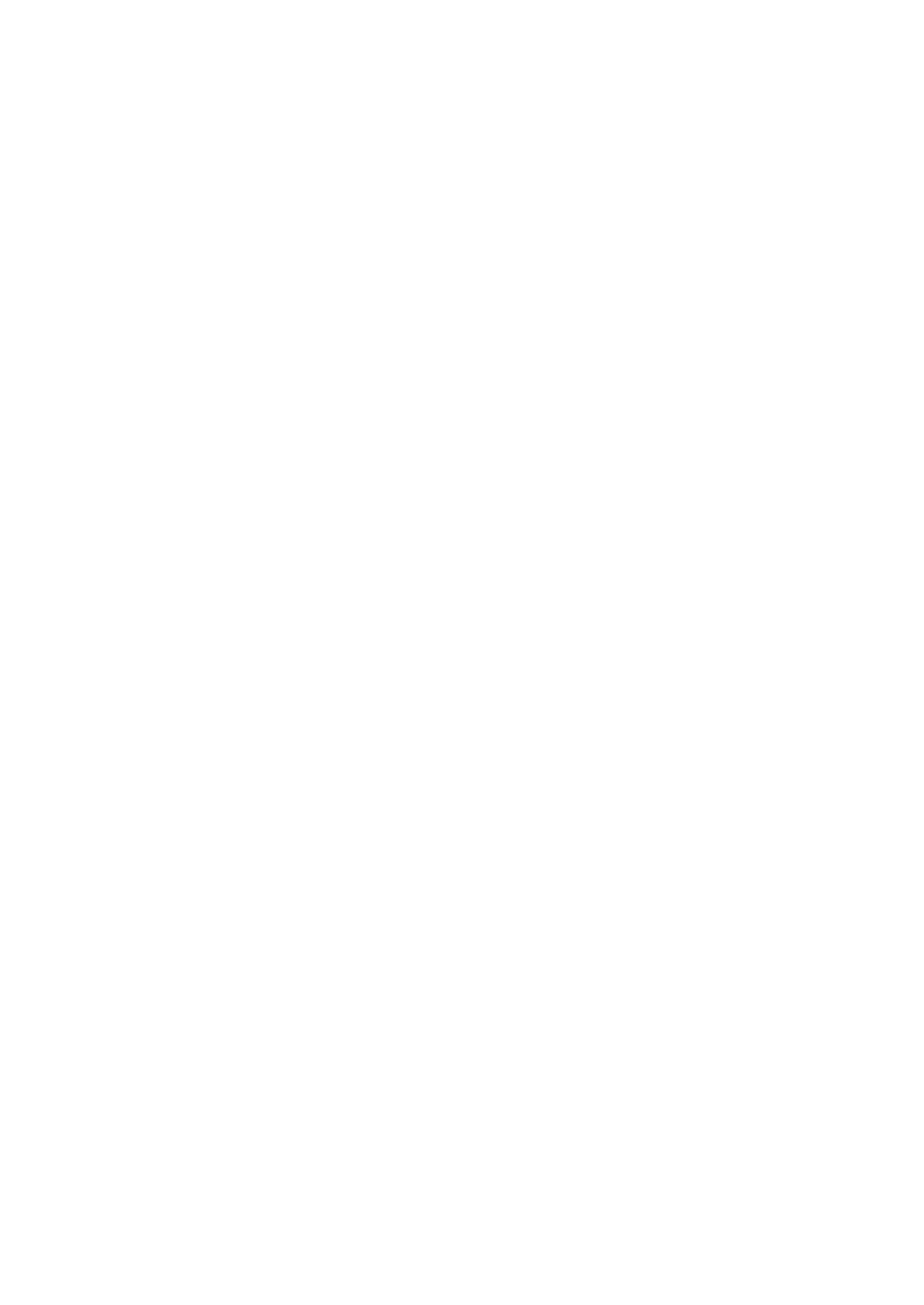#### **15** *The We.tf Bengal Central Valuation Board Act. 1978.*

**638**

Corporation and **'[Miinici**pJ!iI it-sJ m **mi'.ke** pay men I lo lhc Board.

#### *(Sections 19, 19A.)*

**[West Ben. Act**

**19. (I) <sup>s</sup> [The Calcutta Municipal Corporation, the Howrah Municipal Corporation,] ^the Siligun Municipal Corporation, the Asansol Municipal Corporation, the ChrtntJernagorc Municipal Corporation, [lie Municipality or other local authority of any area,] as the case may be, in rcspect of which notification under sub-section (1] °f section 9 has been made, shall in each year pay to the Board .such proportion of the expenditure incurred by ihe Board on accouni of the valuation and assessment, as lite annual value of "[holdings in Calcutta, Howrah,] '[Siliguri, Asansol or Ciiandcmagore or wilhin Ihe jurisdiction of the Municipality or the other local authority,] as Lhc case may be, bears to (tie aggregate of the annual value of the total number of holdings in the concemcd area.**

> **(2) The Board shall calculate the amount payable by the Corporation, ''[the Municipality or the other local authority) under sub-seclion (1) and may require the concerned body to pay the amount within such time as may be prescribed.**

**(3) If the amount is not paid within the prescribed time, the Board may refer the matter to the State Government and the Slate Government may pay ihe amount to the Board after deducting the same from any grant payable by the Slate Government to the Corporation, '[the Municipality or such other local authority,] as "the case may be.**

#### **Functions of M9A. (1) The Board may render such advice on valuation and ihe Board. rating to a Corporation or a '[Municipality] as the Slate Government may, from time lo time, require it to do or as the Board may consider neccssary for carrying out the purposes of this Act.**

'The word wilhin (he squaw brackets was subslilulcd fnr ihe word '-municipalities" by s. 10(1) of th'j Wcsl Bengal Central Valuation Buard (Amendmenl) Acl, 1995 (Wcsl Bert. Aci XVI of 1995).

■The words wilhin the square brack els were subslilulcd for llic words "The Corpora lion of Calculla," by s, 12(a) of [he Wcsl Bengal Central Valuation Board (Amendmenl) Act, 19S4 (Wesl Beiv Aci XL of 1984).

'The wunls within ilie square brackets were substituted for llic words "ihe Municipal Corporation of Ctiandcrnagnre, lhc commissioners of a municipality or lhc local authority or any area." by lfi{3)(a) or ihe Wcsl Bengal Genua I Valuation Board (Amendmenl) Ail. 1995 (West Ben. Ael XVI of 1995).

'Tlie words >i'iifiin lhc square brackcls wore substituted for die words "holdings in Calculla," by s. 12(b) oT[he Wes; Bengal Central Vnlmtion Ronril (Amendment) Acl. 19S I (West lien. Acl XL of 19£<1).

!Tlie words wilhin lhc square brackets were subslilulcd for Ihe words "ChanJemnpore, lhc municipality or wilhin (he jurisdiction of ihe local auihorily," by s. 10;2)(b) of ilie Wesl Bengal Central Valuation Board (Amendmenl) Acl. 1935 (Wcsl Ben. Act XVI of 1995).

"Die wunji wilhin ihe square brackets were subslilulcd lor lhc words "lhc Commissioner}; of a municipality or ihe local authority" by s. 10(3), 'bid.

The words wilhin the square brackets were substituted Tor lhc words "lhc Commissioners oT lhc municipality or such 11v..I aulhnrily," by s. 10(4), mi;'<br>"Section 19A was inserted by s. 7 of the Wcsl Bengal Central Valuation Board (Amendment) Acl,

19S9 (West Ben, Acl XXXII of J989).

The word wilhin lhc square brackets was substituted far lhc ward "municipality" hy s. 11(1) of lhc Wesl Bengal Cenlral Valualiun Board {Amendmunl) Acl. 1995 (Wcsl Ben. Act XVI of 1995).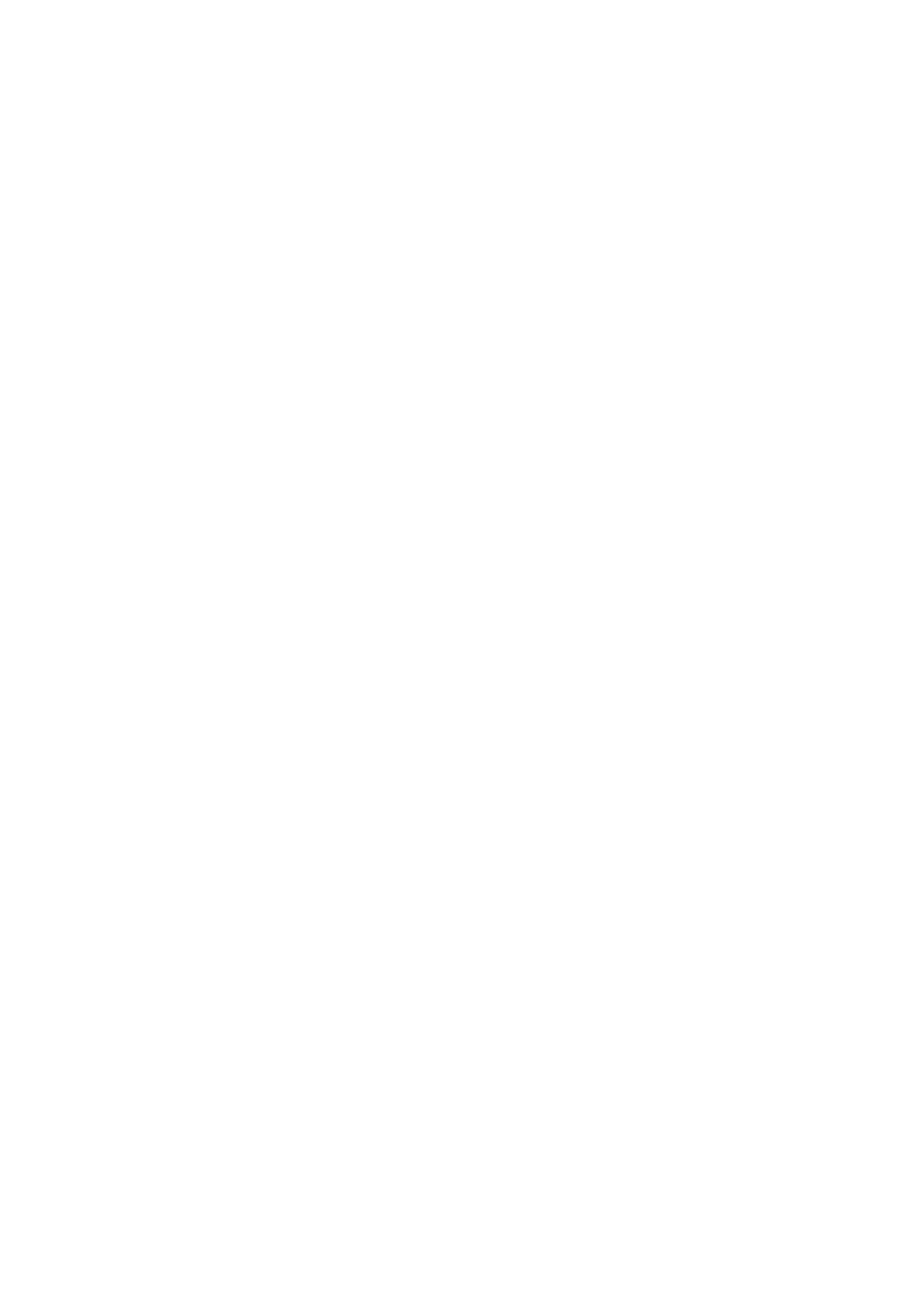#### *The Bengal Ce/ural Valuation Board Act, 1978.* **639 LVII of 1978.]** *(Sections 20-23.)*

**(2) The Board may also discharge such other functions in lhe field of valuation including development of expertise in valuation of land and building and training of '[officers and employees of a Municipality) as lhe State Government may direci or as the Board may consider necessary for carrying oul the purposes of litis Act.**

**20. (I) The Board shall have a fund to be called the Cenlral Valuation Board Fund to which shall be credited—**

- **(a) such moneys as may be paid to the Board by -[the Corporations, the Municipalities and Lhe other local authorities] under section 19, and .**
- Fund or llic Board. **(b) such other moneys as may be paid to (lie board by lhe Slate Government or any oilier authority or agency.**

**(2) All moneys received by the Board shall be deposited in the <sup>3</sup> [Slale Bank of India] or in one or more nationalised banXs.**

**21. The State Government may from lime to Lime advancc loans lo the Board on such terms and conditions as ihc Slate Government may determine.**

**22. <sup>J</sup> (l) The Board shall have ihc same financial powers as are exercisable by Lhe Secretary of a Department of the Slate Government. Matters beyond such financial powers shall be referred by lhe Board lo the Slale Government for decision.**

**(2) The Board shall keep accounts of all receipts and expenditure in such form as may be prescribed.**

**23. (1) The Board shall cause its accounts to be audited annually by an auditor to be appointed by the Slale Government and lhe auditor so appointed shall have the right lo demand lhe production of books, accounts, documents and other papers of ihe Board.**

**(2) As soon as its accounts have been audited the Board shall send a copy thereof together with a copy of the rcpon of lhe auditor thereon to the State Government.**

'The words within the square brjckeu were subsliluled for ihc words "municipal staff by s. 11(2) of ihc West Bengal Cenlrj) Valuation Board (Amcndmenl) Act, 1995 (West Ben. Act XVI of 1995).

-The words wilhin the square brackets were subsliluted 1^-' the words "lhe Corporation, llic Commissioner;; of municipalities anil the local nulhorilies" by s. 12, *ibid.*

'The words wilhin the; square brackets were subsliluled for the words "Reserve Bank of India" by s. 13 of lhe WivsL Bengal Cenlral Valuation Board (Amcndmenl) Acl. 1984 (Wcsl Ben. Act XL of 1984).

■"Sub-section (1) was substituted fqr the original sub-sec lion by s\_ 14, *ibid.* 

Loan lo ihe Ruard.

Expendilurc and accounli.

**Audii.**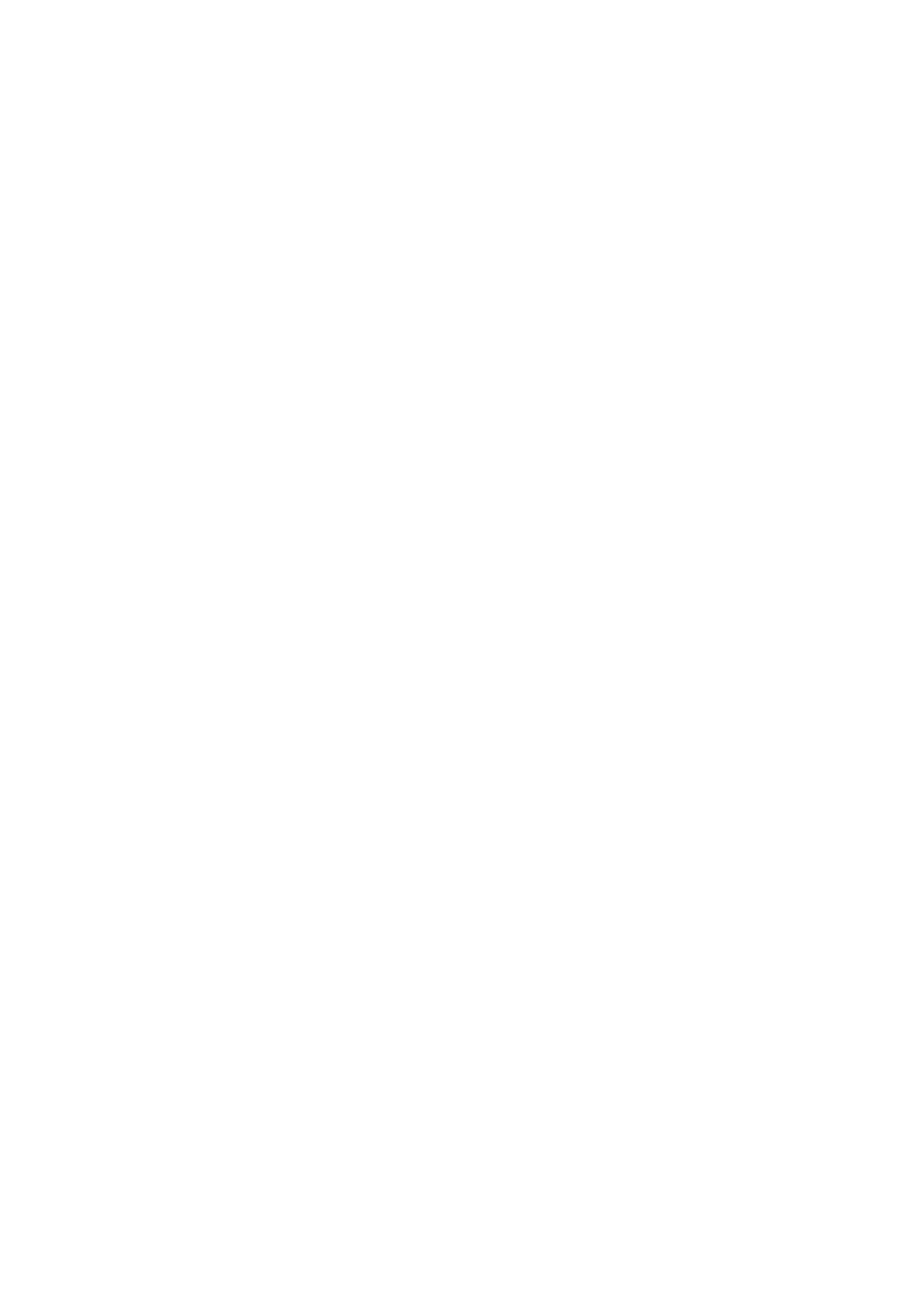### **17** *The We.tf Bengal Central Valuation Board Act. 1978.*

**[West**

#### *(Sections 24-26.)*

**(3) The Boanl shall comply with such directions as [he Smie Government may, after perusitl of the report of the auditor, think fit lo issue in this behalf.**

**(4) The Board shall pay out of the Fund such sum as may be determined by the Stale Government by way of fees for such audit,**

*24.* **(1) The Board shall prepare each year in such form and within such lime as may be prescribed u budget in respect or the financial year next ensuing, showing the estimated receipts and expenditure and shall forward a copy of the same to the Slate Government for approval,**

**(2) The State Government may, in according such approval, make such additions, alterations and modifications therein ns it thinks fit:**

**Provided thyl before making such additions, alterations or modi Heal ions the Slate Government shall give lhe Board an opportunity io express its views Ihcreon within such period as may be prescribed.**

#### *25.* **Any person who—**

- **(a) fails to file the statement referred Lo in section 16 within the prescribed period, or files a false statemeni. or**
- **(b) fails to produce Lhe accounts, registers or documents or to furnish the information relating thereto when so required under <sup>1</sup> [section [7, orl 3 (c) fails to comply with the provisions of section 16,**

**shatl be punishable with simple imprisonment which may extend lo six months or with fine which may extend to one thousand rupeas or with both and when the offence is a continuing one, with a daily fine not exceeding fifty rupees per day during the period of continuance of the offence.**

*26.* **The Bonrd may employ such members of [lie staff 3[of the Corporation or the Municipality or any other local authority, as the case may be,] having jurisdiction over the area specified in Lhe noiificalion under sub-section (1) of section 9, on such terms and conditions of scrvicc iis may be determined by rcgutaLion:**

**Provided that lhe terms and conditions of service of the persons so employed shall noi be varied to their disadvantage,**

'The words and figures were ilie square hrackcLs wore suhMitilled for llic word and figures "section 17," by s. 12(a) of (he Wcsl Bengal Cenlral Valuation Board (Amendment) Acl. L994 (Wcsl Ben. Acl VII of 193-1). -"This irhusc was inserted by s. 12(b). *ibid.*

<sup>J</sup>Ttic words wilhin the square hmckots wen: substituted Tor ihe wnnls "of thtf Carporjiion. Commissioners or the municipality ur of any nther local .audio rily, as ihc case may be" t>y s. 13 of the Wcsl Bengal Central Valuation Board (Am end men!) Acl. 1995 (Wcsl Ben. Act XVI of 1995).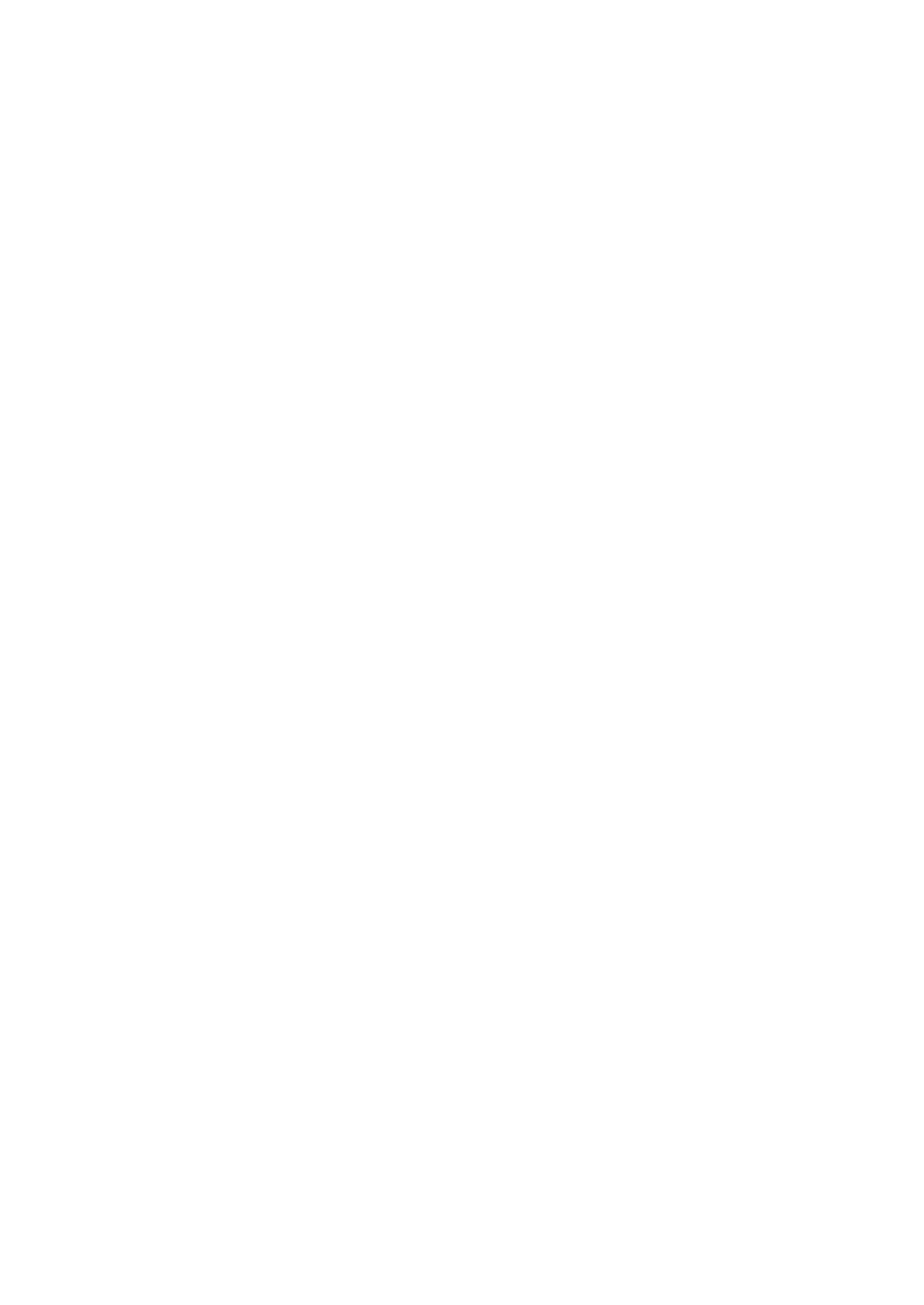**LVII or 1978.]**

*(Sections 26A. 27, 27A, 28, 29.)*

**'26A. (1) The Board may delegate any of its powers and functions including financial powers to the Member-Secretary of the Board exccpi the power under sub-section (3) or section 6,**

> (2) The Board may also delegate any of its powers or functions  $D$  any other **officer of the Board by a resolution adopted by it in this behalf.**

Pdogiilion of powers .mid functions hy Bo.ifd.

*27. [Valuation Authority.]—Omitted by s. 13 of the !!'«< Bengal Central Valuation Hoard (Amendment) Act, 1994 (West Ben. Act Vfl of 1994.)*

*-21k.* **Every Member of the Board or every officer or employee of the Board shall, when acting or purporting to act under the provisions of this Act, be deemed to be a public servant within the meaning of 45 of i860. section 21 of the Indian Penal Code.**

*28.* **(1) The Stale Government may, by notification, make rules for Power io**

Members, **k**fficers ani employees [o e public jcrvams. u m r l e s ,

**carrying out the purposes of Lhis Act.**

**(2) In particular, and without prejudice to the generality of the foregoing power, such rules may provide for all or any of the matters which may be or is required to be prescribed.**

*29.* **(1) The Board may, with the previous approval of the State Power to Government, make regulations consistent with die provisions of this Act regulations, and Lhe rules made thereunder for carrying out the purposes of this Acl.**

**(2) The State Government may, in according such approval, make such additions, alterations, and modifications therein as it thinks fit:**

**Provided that before making such additions, alterations or modifications the State Government shall give the Board an opportunity to express its views thereon wilhin such period not exceeding iwo monllis as may be specified by the State Government.**

**(3) All regulations approved by the State Government shall be published in the** *Official Gazette.*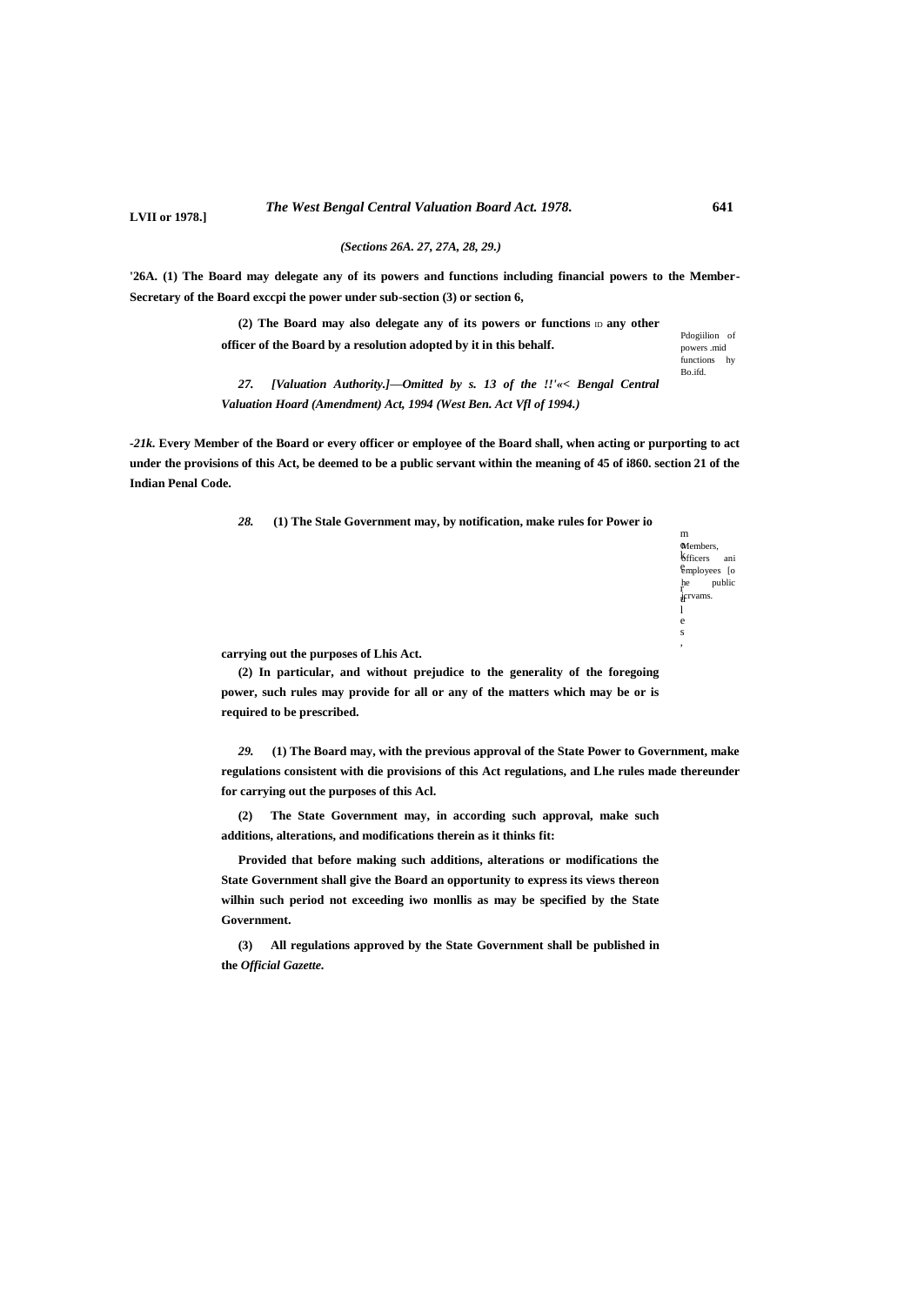**The West Bengal Central Valuation Board Act. 1978.**<br>This section was inserted by s, 15 of [he West Bengal Cemrjl Vj In a I ion Board (Amcndmenl) Acl. 1984 (West Ben. Act XL of 198-1).